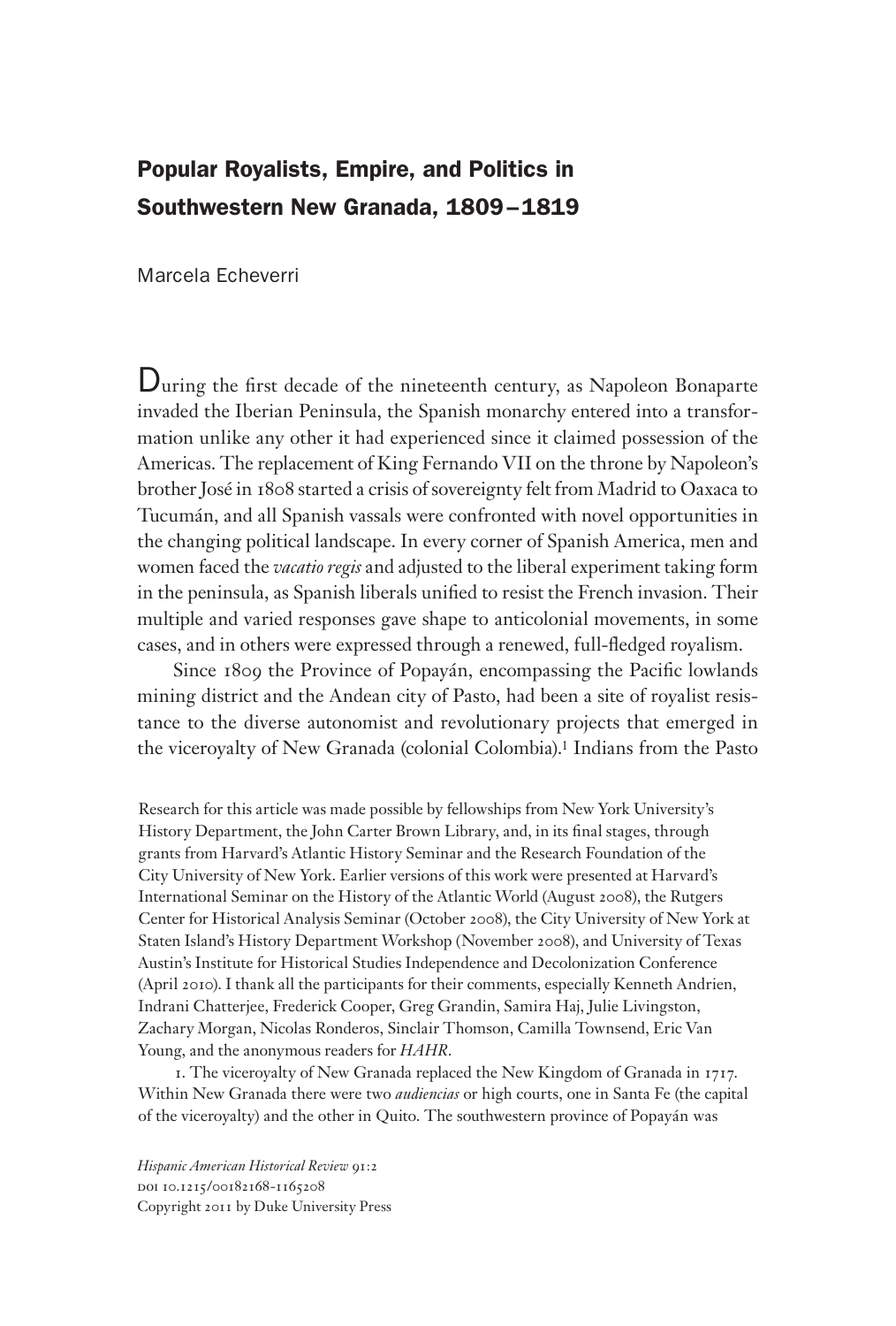

Figure 1. Popayán and Environs, 1808 – 1820

highlands, African slaves from the mines to the west, and local military officers defended the region from the insurgency that emerged in southwestern New Granada.

In 1809 the insurgency in New Granada was based upon the defense of local sovereignty in the face of the Napoleonic invasion, but by 1810 it had grown into

administered through the latter audiencia. Characterized by its large native population, since the sixteenth century Popayán combined the *encomienda* system, which gave Spanish or creole elites control over the economic surplus of Indians, with African slavery, which constituted a mobile and flexible labor source. Kris E. Lane, "The Transition from Encomienda to Slavery in Seventeenth-Century Barbacoas (Colombia)," *Slavery & Abolition* 21, no. 1 (2000): 73–95. By the eighteenth century Popayán had become a "slave society." See Germán Colmenares, *Historia económica y social de Colombia*, vol. 1, *Popayán: Una sociedad esclavista, 1680–1800* (1979; Bogotá: Tercer Mundo Editores, 1999); Sherwin Bryant, "Finding Gold, Forming Slavery: The Creation of a Classic Slave Society, Popayán, 1600–1700," *The Americas* 63, no. 1 (2006): 81–112.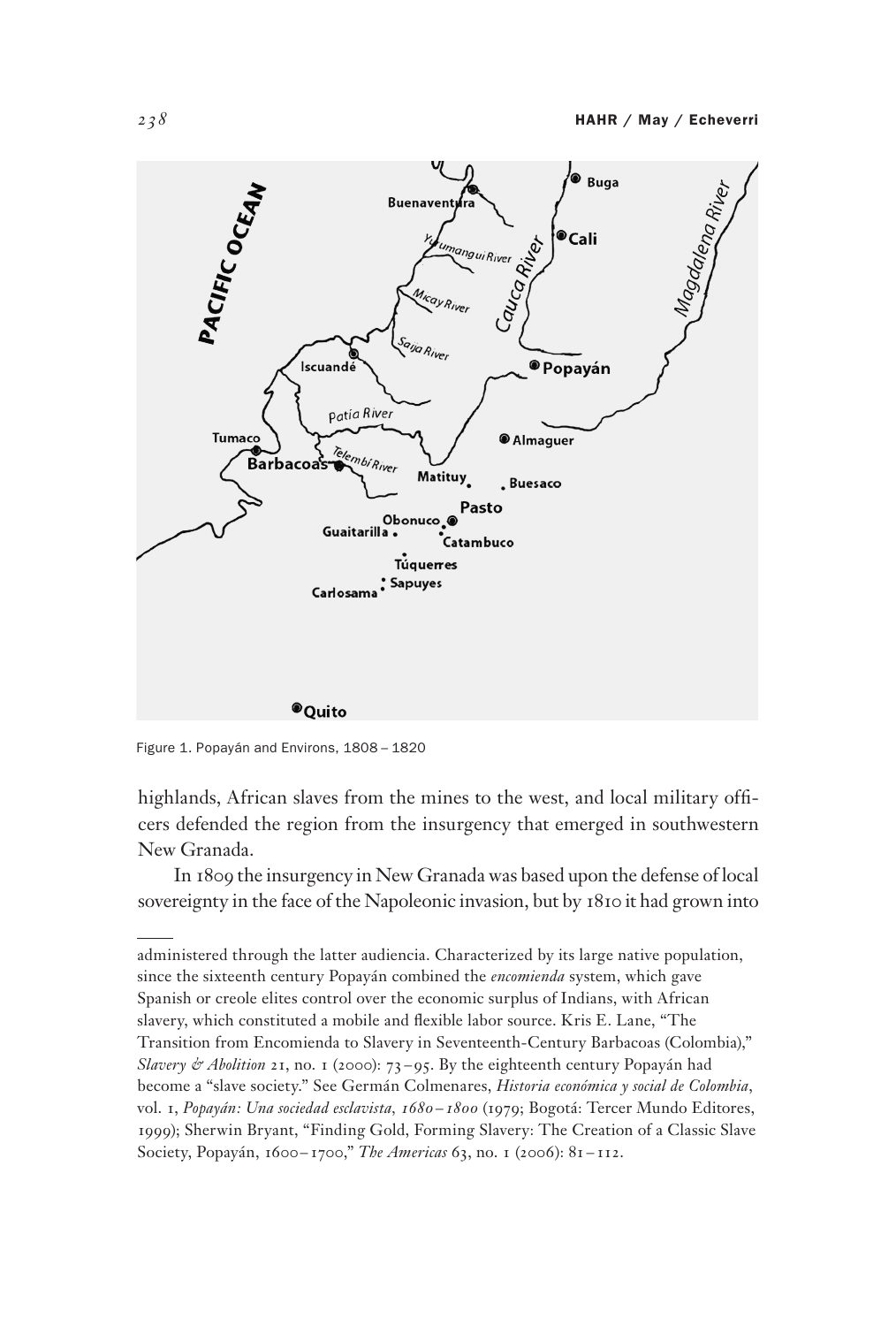a full-blown independence project.2 Similarly, royalism underwent transformation. It had begun as an absolutist reaction to the local juntas that were created by the municipal councils in major cities throughout the viceroyalty, such as Cartagena, Santa Fe, and Cali. However, royalism in New Granada shifted because of changes at both imperial and local levels. At the imperial level, the most notable transformation in the period came with the liberal precepts of the Spanish Cortes, an assembly of deputies from all the regions that composed the monarchy, established by the ruling group in Spain in 1810. In all Spanish territories the application of the decrees of the Cortes and the institutionalization of the 1812 Constitution brought major changes to political relations. At the local level, the formation of Quito's 1809 junta sparked an unprecedented reaction by the government, altering royalist politics in southwestern New Granada. The governor of Popayán radically broke with imperial political arrangements and with the customs that had previously framed local politics by seeking an alliance with the Indian communities in Pasto and with the thousands of slaves who labored in the mines and haciendas. Popular royalism took on a new meaning as Indians and slaves saw an opportunity to gain new power and to redefine the terms of their relation to the royalist elites.

The historiography of Latin American independence has recently begun to focus on Indians, people of African descent, and other popular groups and their active participation in independence movements, examining the ways in which they appropriated and radicalized the principles of the revolutionary enlightenment. Some earlier works assumed that popular groups were not drawn to anticolonial politics either because they had little awareness of the larger political context or because their interests were essentially different from the modernizing thrust of the elites.3 In the last two decades, authors have countered

2. Jeremy Adelman, *Sovereignty and Revolution in the Iberian Atlantic* (Princeton, NJ: Princeton Univ. Press, 2006); José María Portillo Valdés, *Crisis Atlántica: Autonomía e independencia en la crisis de la monarquía hispana* (Madrid: Marcial Pons, 2006).

3. The first argument is characteristic of nineteenth-century foundational nationalist narratives, such as José Manuel Restrepo, *Historia de la revolución de la República de Colombia en la América meridional* (1827; Besanzon: Imprenta de José Jacquin, 1958). The most recent work investigating the emergence of nationalist principles among New Granadans is Margarita Garrido, *Reclamos y representaciones: Variaciones sobre la política en el Nuevo Reino de Granada, 1770–1815* (Bogotá: Colección Bibliográfica del Banco de la República, 1993). The second argument was espoused by authors writing from a materialist perspective, such as John Lynch, *The Spanish American Revolutions*, 1808-1826 (1973; New York: W. W. Norton, 1986); Brian Hamnett, *Revolución y contrarrevolución en México y el Perú: Liberalismo, realeza y separatismo* (Mexico City: Fondo de Cultura Económica, 1978); Heraclio Bonilla et al., *La independencia en el Perú* (Lima: Instituto de Estudios Peruanos,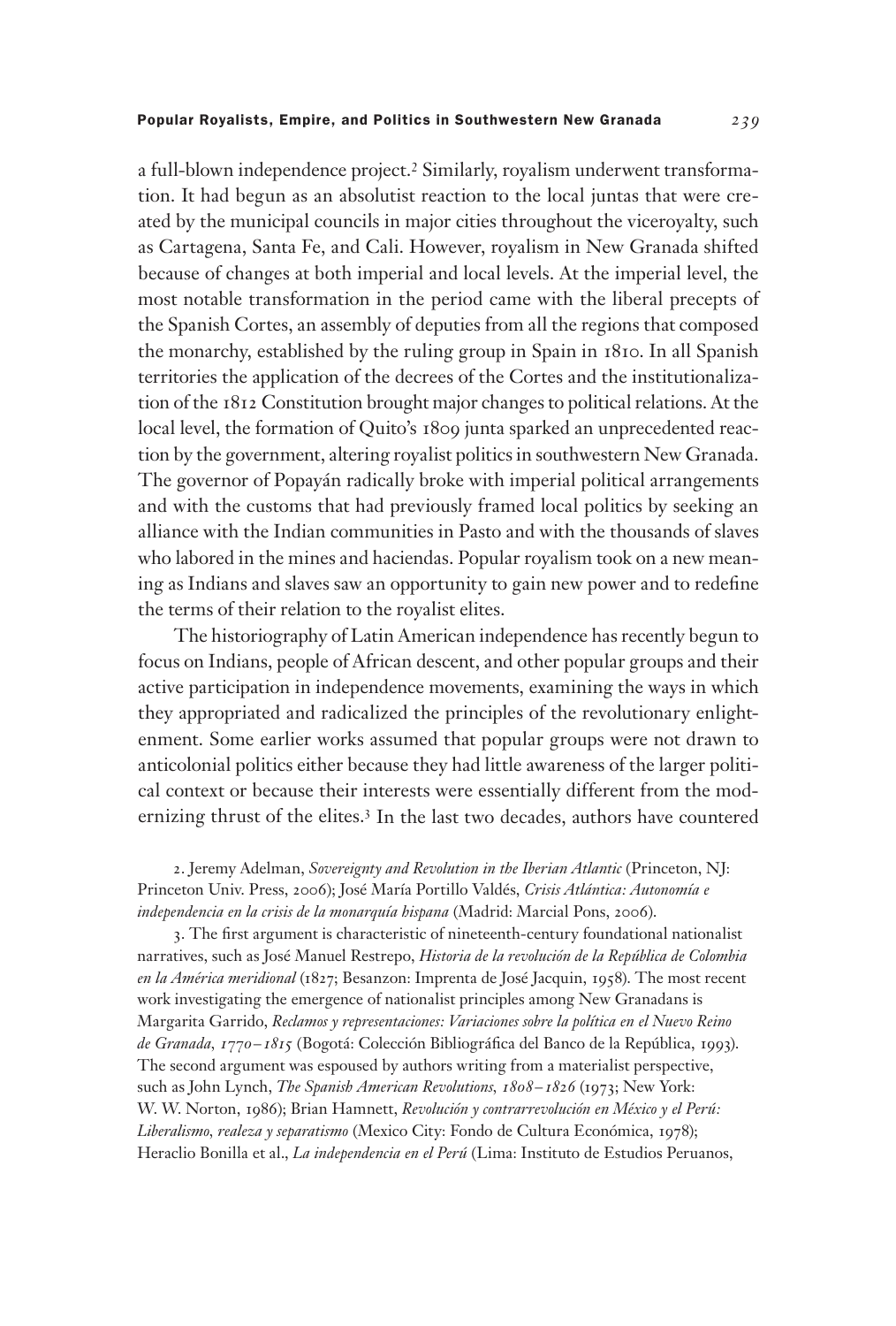those premises with wide evidence about the military involvement of subalterns in the independence cause and their political engagement with republican and liberal ideas. This debate has flourished in the field of Latin American history from Mexico to the Caribbean to the Andes, and today it is almost impossible to overlook that Indians, slaves, mestizos, or free blacks were aware and part of the revolutionary currents that cut across the Atlantic world.4

By focusing exclusively on popular republicanism and ignoring the crossclass and multiethnic appeal of royalism, such interpretations tend to reinscribe, albeit from a subaltern perspective, a modernizing narrative of independence and liberal revolution.<sup>5</sup> At the time, in fact, royalism was a broadly available option for political identification. This essay will look closely at Popayán dur-

4. See Laurent Dubois, *Avengers of the New World: The Story of the Haitian Revolution* (Cambridge, MA: Belknap Press, 2004); Ada Ferrer, *Insurgent Cuba: Race, Nation, and Revolution, 1868–1898* (Chapel Hill: Univ. of North Carolina Press, 1999); Peter F. Guardino, *The Time of Liberty: Popular Political Culture in Oaxaca, 1750–1850* (Durham, NC: Duke Univ. Press, 2005); Peter F. Guardino, *Peasants, Politics, and the Formation of Mexico's National State: Guerrero, 1800–1857* (Stanford, CA: Stanford Univ. Press, 1996); Marixa Lasso, *Myths of Harmony: Race and Republicanism during the Age of Revolution, Colombia 1795–1831* (Pittsburgh: Univ. of Pittsburgh Press, 2007); Mimi Sheller, *Democracy after Slavery: Black Publics and Peasant Radicalism in Haiti and Jamaica* (Gainesville: Univ. of Florida Press, 2001); Camilla Townsend, "'Half My Body Free, the Other Half Enslaved': The Politics of the Slaves of Guayaquil at the End of the Colonial Era," *Colonial Latin American Review* 7, no. 1 (1998): 105–28; Van Young, *The Other Rebellion*; Aline Helg, *Liberty and Equality in Caribbean Colombia, 1770–1835* (Chapel Hill: Univ. of North Carolina Press, 2004).

5. In the last two decades scholars have reemphasized the revolutionary and modernizing character of Latin American independence movements focusing on the political-institutional transformations started during the independence process. See Francois-Xavier Guerra, *Modernidad e independencias: Ensayos sobre las revoluciones hispánicas* (Madrid: MAPFRE, FCE, 1993); Jaime E. Rodríguez O., *The Independence of Spanish America* (Cambridge: Cambridge Univ. Press, 1998); Jaime E. Rodríguez O., ed., *Revolución, independencia y las nuevas naciones de América* (Madrid: MAPFRE, 2005); Jaime E. Rodríguez O., *La revolución política durante la época de la independencia: El reino de Quito, 1808–1822* (Quito: Universidad Andina Simón Bolívar, Corporación Editora Nacional, 2006).

<sup>1981</sup>). Recently this latter view was reinstated by Bonilla, "Rey o República: El dilema de los indios frente a la independencia," in *Independencia y transición a los estados nacionales en los países andinos: Nuevas perspectivas*, ed. Armando Martínez Garnica (Bucaramanga: Universidad Industrial de Santander / Bogotá: Organización de Estados Iberoamericanos, 2005); Jairo Gutiérrez Ramos, *Los indios de Pasto contra la República (1809–1824)* (Bogotá: Instituto Colombiano de Antropología e Historia, 2007); Eric Van Young, *The Other Rebellion: Popular Violence, Ideology, and Struggle for Independence*  (Stanford, CA: Stanford Univ. Press, 2001).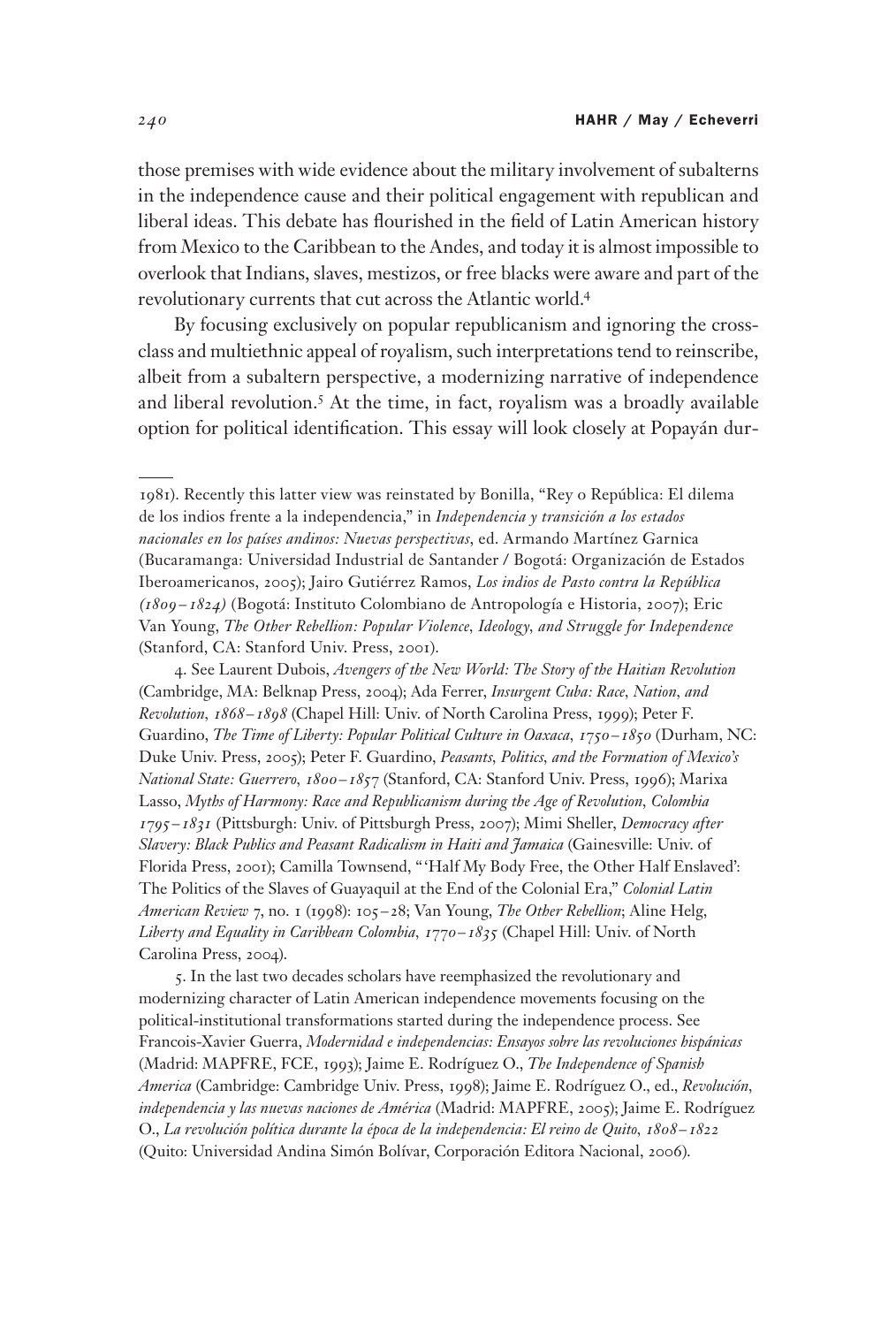ing this period to demonstrate that structural factors such as race, poverty, and oppression did not determine the response of different groups to the crisis of the monarchy.

My research also illustrates the relevance of colonial political dynamics for the study of independence. Understanding the emergence of royalist alliances in the context of independence challenges the representation of the colonial world as benighted, irrational, and ultimately prepolitical. Throughout centuries of Iberian rule, all Spanish-American subjects were variously invested in imperial structures of rights and identities. My interpretation is based on insights into the ways in which Indians and slaves positioned themselves as political actors in the context of empire and how their particular political histories determined their negotiation with royalist factions during the independence process, when, for both groups, militia service became an avenue toward social mobility and provided new means of protecting and expanding their rights.6

Notions of rights and freedom should not be exclusively circumscribed to liberal, republican, or Enlightenment thought and institutions, because they were also part of colonial society and Hispanic and monarchical political culture.7 Both Indians and slaves were engaged with the Hispanic discourse of justice, and they appropriated monarchical values for individual and collective gains and empowerment.8 With independence far from assured (or even neces-

6. Marcela Echeverri, "Popular Royalists and Revolution in Colombia: Nationalism and Empire, 1780–1820" (PhD diss., New York Univ., 2008).

7. Charles Cutter, "The Legal Culture of Spanish America on the Eve of Independence," in *Judicial Institutions in Nineteenth-Century Latin America*, ed. Eduardo Zimmermann (London: Institute of Latin American Studies, Univ. of London, 1999), 9.

8. Recent works have explored the discourse of law and Spanish political ideology and their importance among popular groups: for slaves, Sherwin Bryant, "Enslaved Rebels, Fugitives, and Litigants: The Resistance Continuum in Colonial Quito," *Colonial Latin American Review* 13, no. 1 (2004): 7–46; María Elena Díaz, *The Virgin, the King, and the Royal Slaves of El Cobre: Negotiating Freedom in Colonial Cuba, 1670–1780* (Stanford, CA: Stanford Univ. Press, 2000); Alejandro de la Fuente, "Slaves and the Creation of Legal Rights in Cuba: *Coartación* and *Papel*," *Hispanic American Historical Review* 87, no. 4 (2007): 659–92; Marcela Echeverri, "'Enraged to the Limit of Despair': Infanticide and Slave Judicial Strategies in Barbacoas, 1789–1798," *Slavery & Abolition* 30, no. 3 (2009): 403–26; for Indians, Brian P. Owensby, *Empire of Law and Indian Justice in Colonial Mexico* (Stanford, CA: Stanford Univ. Press, 2008); Sergio Serulnikov, *Subverting Colonial Authority: Challenges to Spanish Rule in Eighteenth-Century Southern Andes* (Durham, NC: Duke Univ. Press, 2003); Yanna Yannakakis, *The Art of Being In-between: Native Intermediaries, Indian Identity, and Local Rule in Colonial Oaxaca* (Durham, NC: Duke Univ. Press, 2008). For a simultaneous look at Indians and Africans, see Rachel S. O'Toole, " 'In a War Against the Spanish': Andean Protection and African Resistance on the Northern Peruvian Coast,"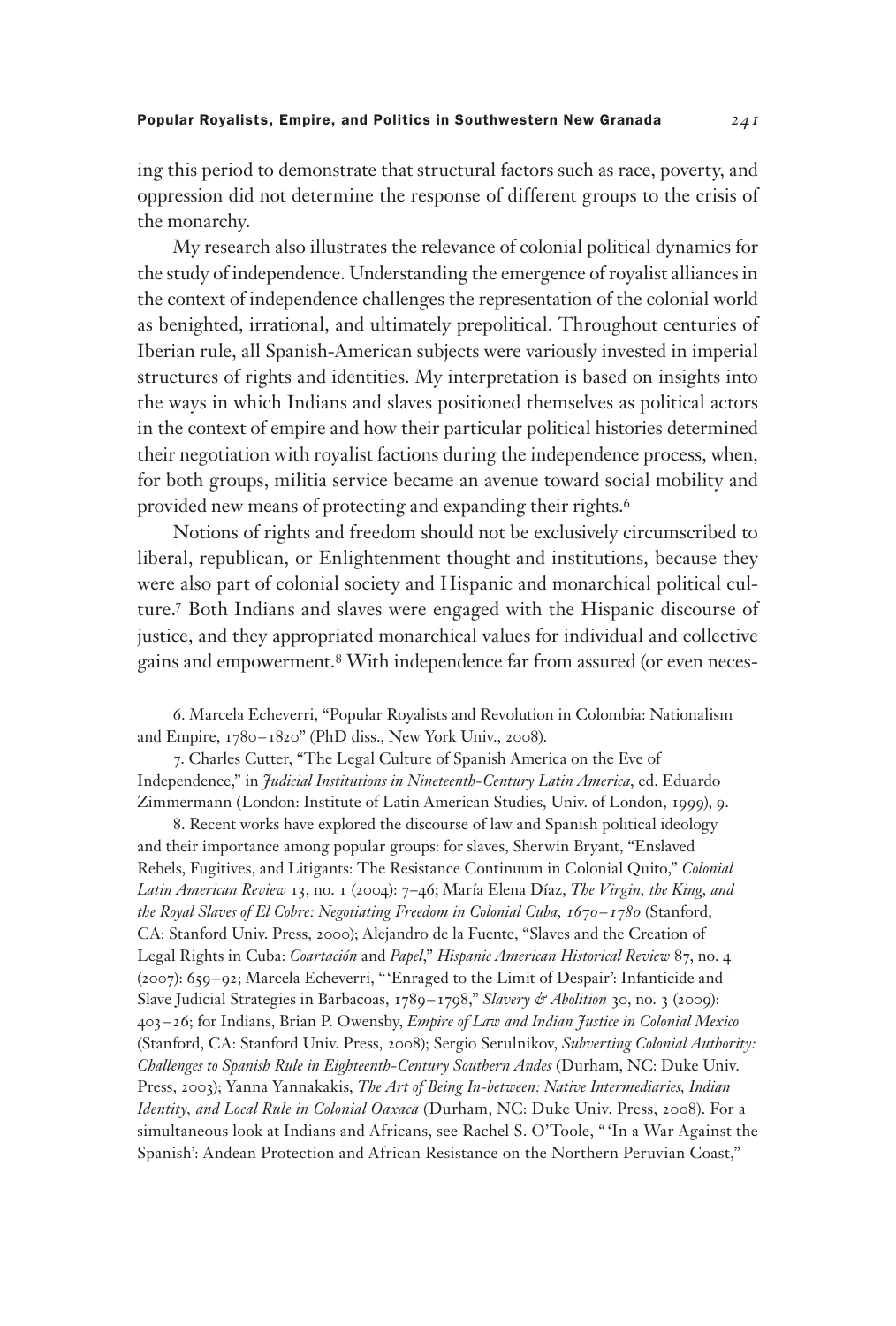sarily desired), it was precisely the content and form of these Hispanic political relations that royalist Indians and slaves sought to redefine. Indians and slaves were perceived by royalist elites as valuable allies, and for that reason elites were willing to negotiate and offer concessions to secure their loyalty.

In this article I describe the complex negotiations that took place with Indians over tribute payment and with slaves over freedom. These accounts are missing from independence narratives, which assumed that Indians and blacks participated as royalists primarily as cannon fodder and always on disadvantageous terms.9 Yet negotiations were intrinsic to any popular participation in the war; this aspect has been extensively explored in the case of popular republicans but remains understudied for royalists.10

In the last decade a few historians have addressed royalism, acknowledging the mobilizing power of monarchist discourse in Spanish America in diverse independence contexts.11 Thus far it is Eric Van Young's definition of indig-

9. Restrepo, *Historia de la Revolución de la República de Colombia*. Studies of militia service in the Spanish context recount the multiple ways in which Indians and free or enslaved Africans were able to better their condition by allying with the crown. The government was often open to incorporating subalterns into its project of expanding frontiers or controlling rebel groups of Indians or maroons. See Christopher Leslie Brown and Philip D. Morgan, eds., *Arming Slaves: From Classical Times to the Modern Age* (New Haven, CT: Yale Univ. Press, 2006); Ben Vinson III and Matthew Restall, "Black Soldiers, Native Soldiers: Meanings of Military Service in the Spanish American Colonies," in Restall, *Beyond Black and Red*, 15–52.

10. See Dubois, *Avengers of the New World*; Carolyn E. Fick, *The Making of Haiti: The Saint Domingue Revolution from Below* (Knoxville: Univ. of Tennessee Press, 1990); Ferrer, *Insurgent Cuba*; Lasso, *Myths of Harmony*; Peter Blanchard, *Under the Flags of Freedom: Slave Soldiers and the Wars of Independence in Spanish South America* (Pittsburgh: University of Pittsburgh Press, 2008).

11. For Peru in the post-Bolivarian period, see Cecilia Méndez, *The Plebeian Republic: The Huanta Rebellion and the Making of the Peruvian State, 1820–1850* (Durham, NC: Duke Univ. Press, 2005). Jaime E. Rodríguez O., "Las primeras elecciones constitucionales en el Reino de Quito, 1809–1814 y 1821–1822," *Revista Procesos* 14 (1999), and Rodríguez, *La revolución política* are the first to acknowledge the importance of the institutionalization of the Cádiz Constitution for the transformation of royalist politics in the American context. Rebecca Earle deals with royalism across New Granada in *Spain and the Independence of Colombia* (Exeter: Univ. of Exeter Press, 2000); Steinar Saether focuses on the Caribbean provinces of Santa Marta and Riohacha, the other region with widespread popular royalism in New Granada. Steinar Saether, *Identidades e independencia en Santa Marta y* 

*The Americas* 63, no. 1 (2006): 19–52; and Renée Soulodre-La France, " 'Whites and Mulattos, Our Enemies': Race Relations and Popular Political Culture in New Granada," in *Beyond Black and Red: African-Native Relations in Colonial Latin America*, ed. Matthew Restall (Albuquerque: Univ. of New Mexico Press, 2005), 137–58.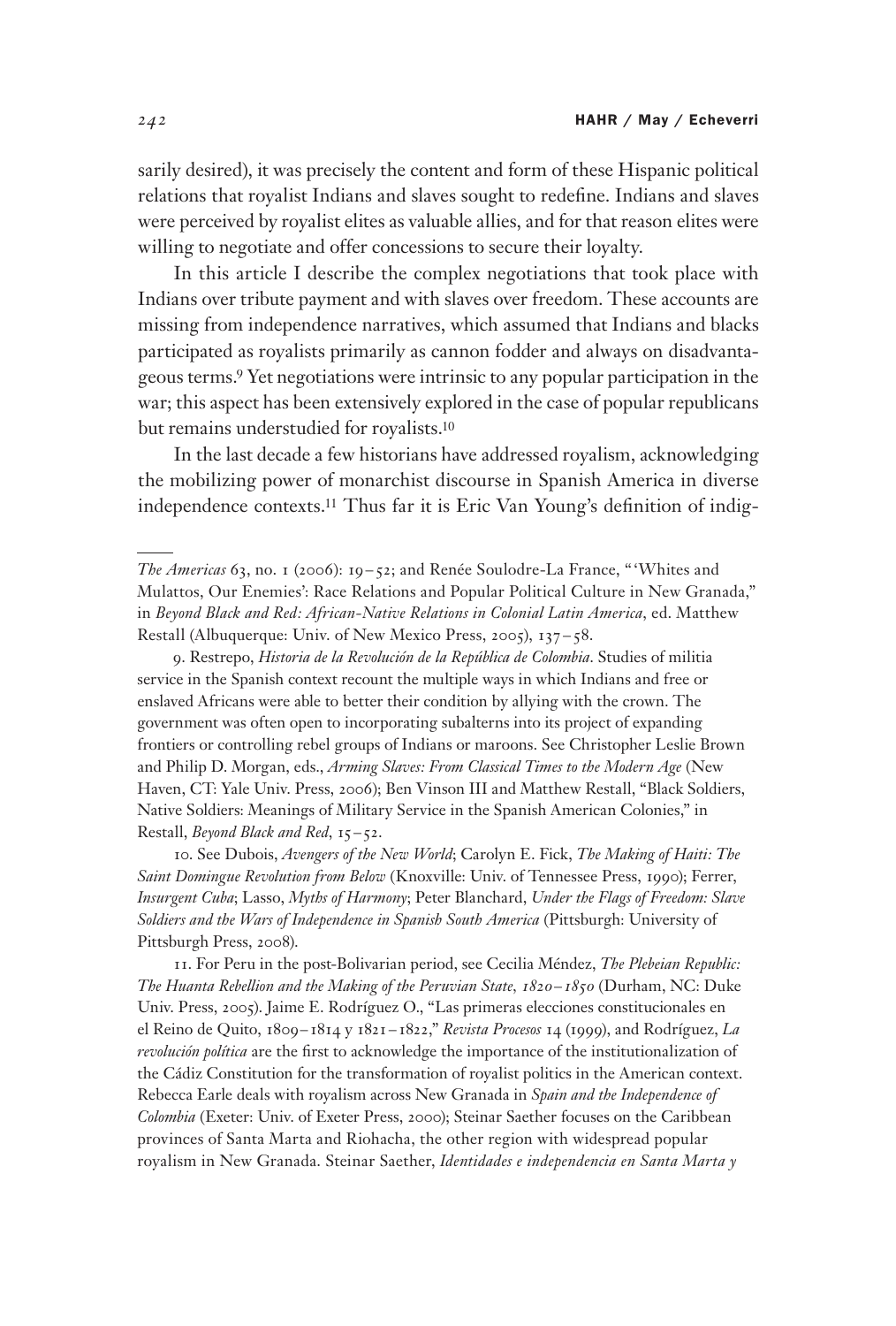#### Popular Royalists, Empire, and Politics in Southwestern New Granada *243*

enous peasant monarchism as naïve which has become a fundamental reference for interpreting popular conceptions of the king and monarchic power.12 In his work on Mexican independence, Van Young explains monarchism as a result of Indian mystification of the image of the Spanish king.13 This notion of naïve monarchism segregates royalism during the independence wars from the political history of Indians in the Hispanic imperial context. By doing so, it continues to support the parochial image of Indians and reproduces an understanding of royalism as static.14

I do not approach popular royalism as a mystification but seek to explain it in terms of a practical, strategic political consciousness. Opposed to earlier

12. Scholars of Latin America have adapted Van Young's notion of subalterns' mystified view of the king. It was echoed in Matt Childs's work on the Aponte rebellion in Cuba as well as in Renée Soloudre-La France's work on New Granada, both studies of slave political action in colonial contexts. Matt Childs, *The 1812 Aponte Rebellion in Cuba and the Struggle against Atlantic Slavery* (Chapel Hill: Univ. of North Carolina Press, 2006); Renée Soulodre-La France, "'Los esclavos de su Magestad': Slave Protest and Politics in Late Colonial New Granada," in *Slaves, Subjects, and Subversives: Blacks in Colonial Latin America,* ed. Jane G. Landers and Barry M. Robinson (Albuquerque: Univ. of New Mexico Press, 2006). Van Young's approach also has been critiqued; see for example Luis Miguel Glave, "Las otras rebeliones: Cultura popular e independencias," *Anuario de Estudios Americanos* 62, no. 1 (2005): 275–312; and Mark Morris, "Language in Service of the State: The Nahuatl Counterinsurgency Broadsides of 1810," *Hispanic American Historical Review* 87, no. 3 (2007): 438.

13. Van Young, *The Other Rebellion*, 382. In his earlier work this author associated naïve monarchism and messianic beliefs with backwardness and ignorance among Indians. See Van Young, "Quetzalcóatl, King Ferdinand, and Ignacio Allende Go to the Seashore; or Messianism and Mystical Kingship in Mexico, 1800–1821," in *The Independence of Mexico and the Creation of the New Nation*, ed. Jaime E. Rodríguez O. (Los Angeles, UCLA Latin American Center Publications, 1989), 115.

14. The profound impact of Indians on Spanish law has been explored by R. Jovita Baber, "The Construction of Empire: Politics, Law and Community in Tlaxcala, New Spain, 1521–1640" (PhD diss., Univ. of Chicago, 2005); Echeverri, "Popular Royalists and Revolution"; Owensby, *Empire of Law*; Serulnikov, *Subverting Colonial Authority*. Challenging Van Young's approach, Peter Guardino has rightly stated that "the fact that peasant social and cultural aspirations were centered on life in the village" is not exclusive of their connection to "allies, discourses, or symbols from the outside world." Furthermore, "whether peasants acted within grand social movements or through seemingly petty lawsuits, they were involved in a political system that extended much farther than one could see from the top of the village bell tower." Guardino, *The Time of Liberty*, 286.

*Riohacha, 1750–1850* (Bogotá: Instituto Colombiano de Antropología e Historia, 2005). David Sartorius studies black loyalism in nineteenth-century Cuba in "Limits of Loyalty: Race and the Public Sphere in Cienfuegos, Cuba, 1845–1898" (PhD diss., Univ. of North Carolina at Chapel Hill, 2003).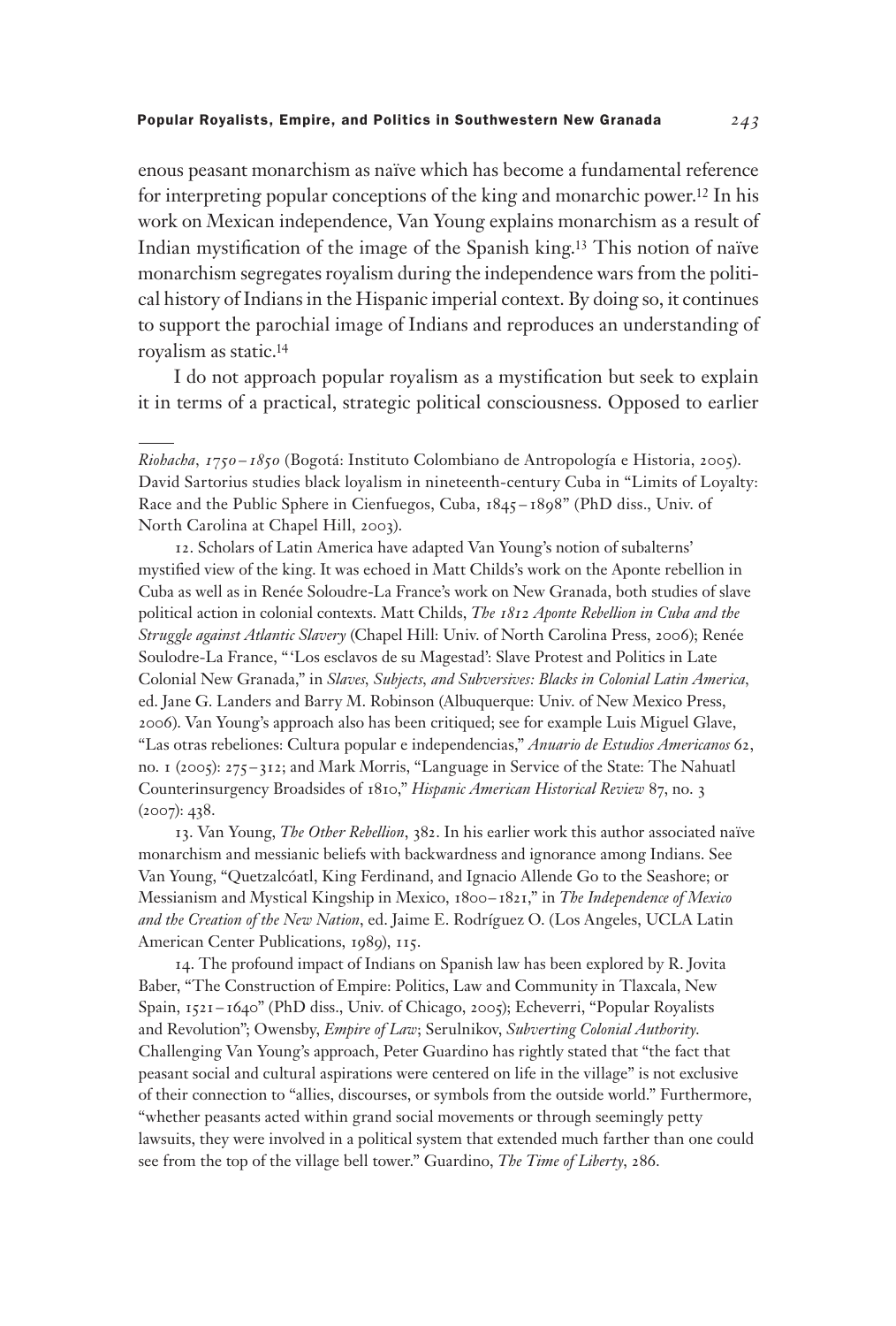interpretations of royalism as naïve or irrational, my definition of royalism also avoids espousing rationalist or utilitarian notions of politics and identity.15 I emphasize contingency in the relation of Indians and slaves to royalism, situating that relationship against the background of imperial legal and political discourses. Since these were constantly changing, royalism was dynamic and redefined on the ground by all colonial subjects.

Furthermore, by focusing on the pre-Bolivarian period, this work contributes to the study of royalism at a time when the liberal republics had not yet been established. It therefore proves that royalism can be seen in a "positive" or creative way and not merely as a reaction. For example, the opinion that Indians turned to royalism as a rejection of the (later) liberal offensive on their traditional rights and territories does not accurately explain royalism at the beginning of the war. My study of the 1809–19 period asserts that at this stage royalism was open to multiple interpretations due to the shifts in imperial politics between liberal and absolutist principles and institutions. Local dynamics following the start of the monarchic crisis reveal previously unrecognized complexities and nuances in the periodization of independence.

# Freedom and Imperial Rights: Slave Royalists in Popayán

In 1809, confronted with the creation of an autonomist junta in Quito, Popayán governor Miguel Tacón focused his concerns on the large population of slaves living in the Pacific lowlands in order to attract the attention of the authorities in Santa Fe and get military support from the viceregal capital. The governor wrote to the viceroy, "We should keep in mind that the number of black slaves in this province is between fifteen and twenty thousand and that the plans of the seditious [junta in Quito] must be to stir up a revolt among these slaves to distract our attention."16 With the heightened fear that the Quito "rebels" would

15. An interesting discussion about the risks of falling into cultural reductionism and mechanistic voluntarism when adopting a pragmatic perspective on political culture can be found in Nils Jacobsen and Cristóbal Aljovín de Losada, "The Long and the Short of It: A Pragmatic Perspective on Political Cultures, Especially for the Modern History of the Andes," in *Political Cultures in the Andes, 1750–1950*, ed. Nils Jacobsen and Cristóbal Aljovín de Losada (Durham, NC: Duke Univ. Press, 2005), 20.

16. Archivo Histórico Nacional (Madrid, hereinafter AHN), Consejos 21674, exp. 1, doc. 5. The Pacific lowlands in New Granada had evolved into a large mining center since the seventeenth century. Originally the city of Barbacoas was the most important, governing over the rivers of Telembí and Patía. During the eighteenth century, pacification of local Indians occurred in the northern region and the mining frontier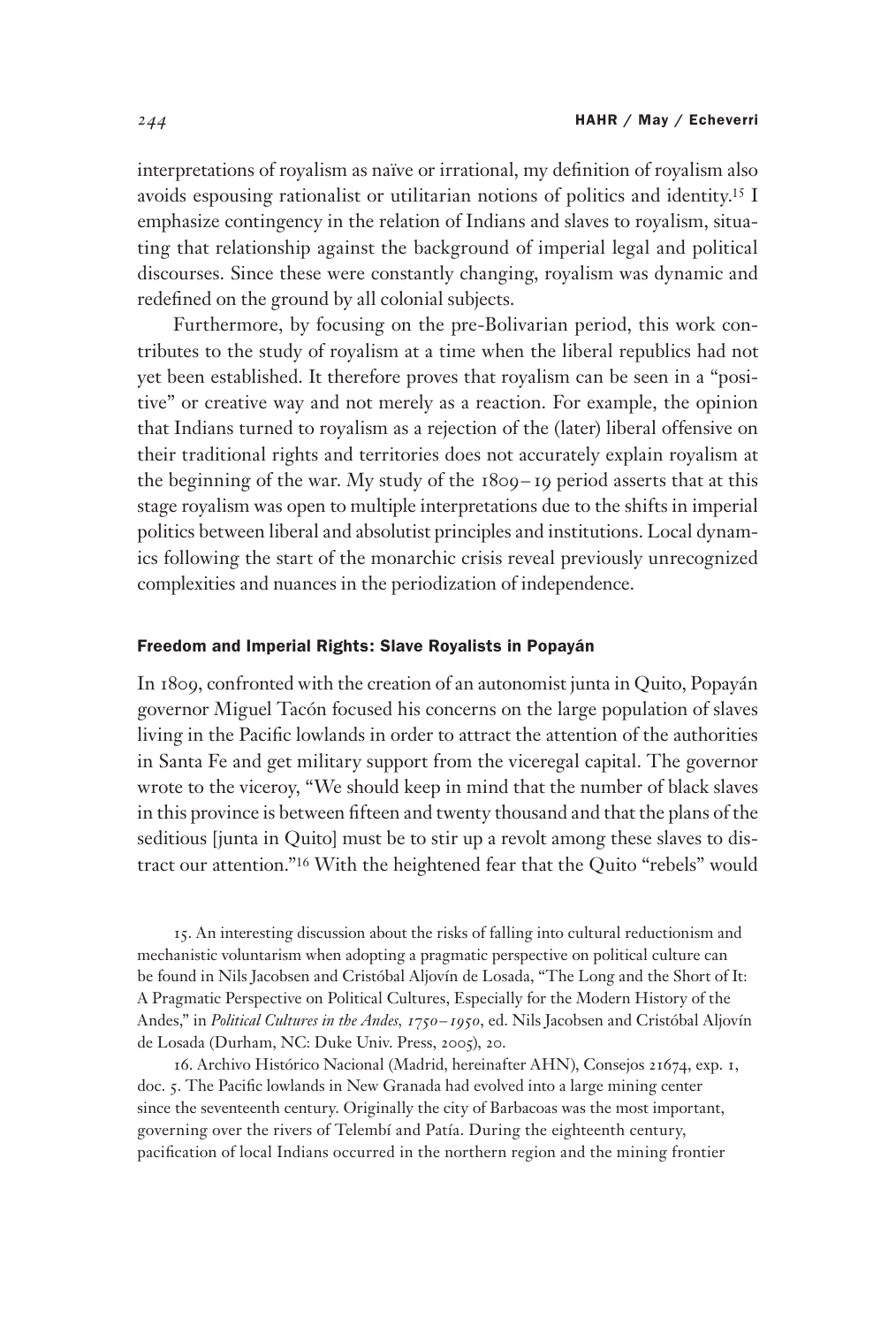take control of Barbacoas and the "six thousand *negros* destined for labor in such mines," Tacón headed south to confront the danger. The governor's priority was to approach mining communities in the Pacific lowlands and guarantee the government's control over the region's slaves.17

Once the conflict between the cities of Popayán and Quito receded, Governor Tacón had to confront new challenges from the northern city of Cali (also part of Popayán Province). Because the main source of wealth in Popayán was gold extraction, and the mining economy was linked to the hacienda economy based in Popayán as well as in Cali, conflicts between elites in this region during the war years gave enslaved people the opportunity to become fundamental political actors, both as objects of contention and as potential militia conscripts. Conscious of Tacón's need for allies, enslaved black individuals and communities in the Pacific lowlands devised multiple strategies of freedom that contributed to the destabilization of old political relations and of slavery in the region.

In 1811, Gerónimo Torres, owner of the San Juan mine located along the Micay River, registered a complaint with the government of Popayán in which he denounced the insurrection of his slave gangs as the result of Governor Tacón's call for slaves to join him in defending the king's sovereignty in Popayán Province. Torres claimed that the slave gangs had been misled and stirred up by two royalist army deserters who told the slaves that Tacón had decreed their freedom.

Given that the insurrection of Torres's slave gangs had been sparked "by the false news of the declaration of freedom of slaves," the simplest way to counter such a movement and return the slaves to their subordinate status was to declare that the government had never decreed a "provision of freedom." Tacón's response, which did not find the slaves' actions criminal or rebellious, recognized implicitly that the government bore a certain degree of responsibility for the situation. That the government interpreted the slaves' actions as a "'misunderstanding' rather than as a strike for freedom" also reflected the suc-

expanded to the rivers Micay, Timbiquí, Saija, Naya, Cajambre, Raposo, and Yurumanguí with centers in the towns of Guapi, Micay, and Iscuandé. See Anthony McFarlane, *Colombia before Independence: Economy, Society, and Politics under Bourbon Rule* (New York: Cambridge Univ. Press, 1993), chap. 3; Robert West, *Colonial Placer Mining in Colombia* (Baton Rouge: Louisiana State Univ. Press, 1952).

<sup>17</sup>. AHN, Consejos 21674, exp. 1, doc. 23; Archivo Nacional del Ecuador (Quito, hereinafter ANE), Popayán 294. Peter Blanchard makes reference to this case in his recent book, yet he does not analyze the contingencies of the process through which Tacón negotiated with slaves in southwestern New Granada. See Blanchard, *Under the Flags of Freedom*, 20.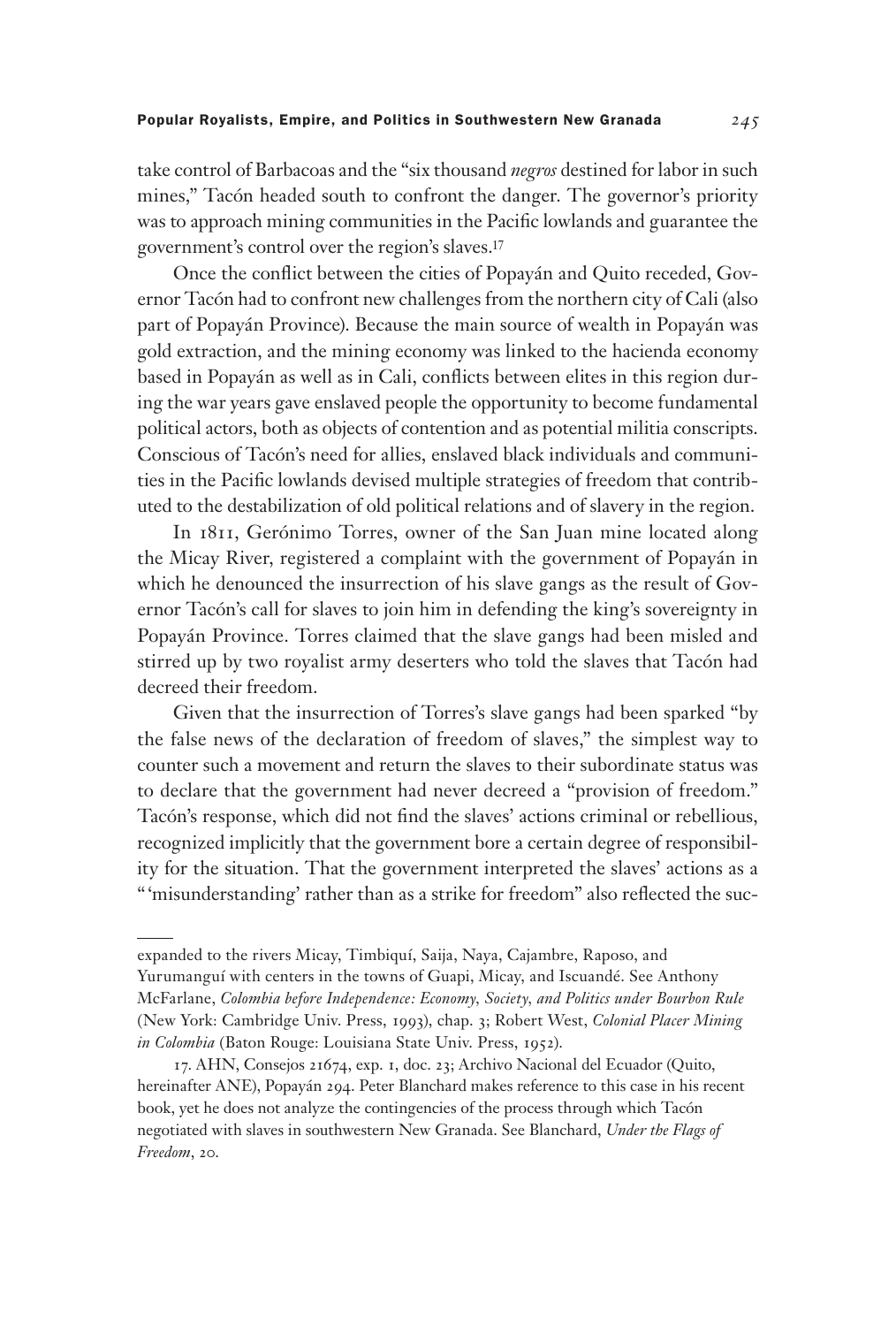cess of the slaves' strategy because, as another scholar has noted, "by claiming royalist approval for rising in rebellion, slaves provided a recognized justification to explain their actions in a colony governed by a monarchical paradigm."18

Tacón's subsequent communication to the slaves at the mines aimed to prove and officially state that the government had not emancipated the slaves. Exactly what version the two deserters told the slaves is lost to us. In any case, the rumor of emancipation permitted the slaves in San Juan to open an important path, symbolic and practical, toward the freeing of the whole slave gang in January 1811. They drew strength from the idea of the governor's promise of freedom to slaves and proceeded to take and defend their own freedom by sending an announcement to their masters in the city, "advising them that they should no longer count on their slaves or the mine because the mine was now theirs and they were free."19 Such a move was not only based on the news the slaves received about the alleged declaration of freedom by Tacón, however. A year before, in 1810, slaves in the San Juan mine had revolted because of rumors that "a black queen had arrived in the Americas bringing freedom to the slaves, and slave owners were trying to hide her." For that reason, according to the mine owner, Gerónimo Torres, slaves "began meeting at night in juntas to take measures to shake off obedience."20 Thus we see that even before the arrival of rumors of emancipation by the government, slaves had been pursuing different avenues to secure their freedom. They had established a political organization, their own juntas, to accomplish their goals. The strategic combination of those two different rumors speaks of the practical importance that rumor had among slaves and illustrates how, as Julius Scott wrote, "local black activists themselves created, transmitted, and utilized combinations of news and rumor to advance their interests independently."21

How the rumor originated about a black queen granting freedom to slaves in 1810–11 cannot be easily or satisfactorily explained. It could be that an African or otherwise black royal arrived somewhere in the Americas, representing hopes of freedom for enslaved blacks.22 It is telling that the story shares

18. Childs, *The 1812 Aponte Rebellion in Cuba*, 160.

19. Archivo Central del Cauca (Popayán, hereinafter ACC), Independencia CIII 2g 6596, fol. 1v.

20. Ibid., fol. 1.

21. Julius Scott, "The Common Wind: Currents of Afro-American Communication in the Era of the Haitian Revolution" (PhD diss., Duke Univ., 1986), 117.

22. Throughout the Atlantic world, enslaved Africans had a tradition of electing kings and queens at festivals or celebrations. It might be possible that slaves were referring to an actual black female leader who was promoting ideas of emancipation among enslaved black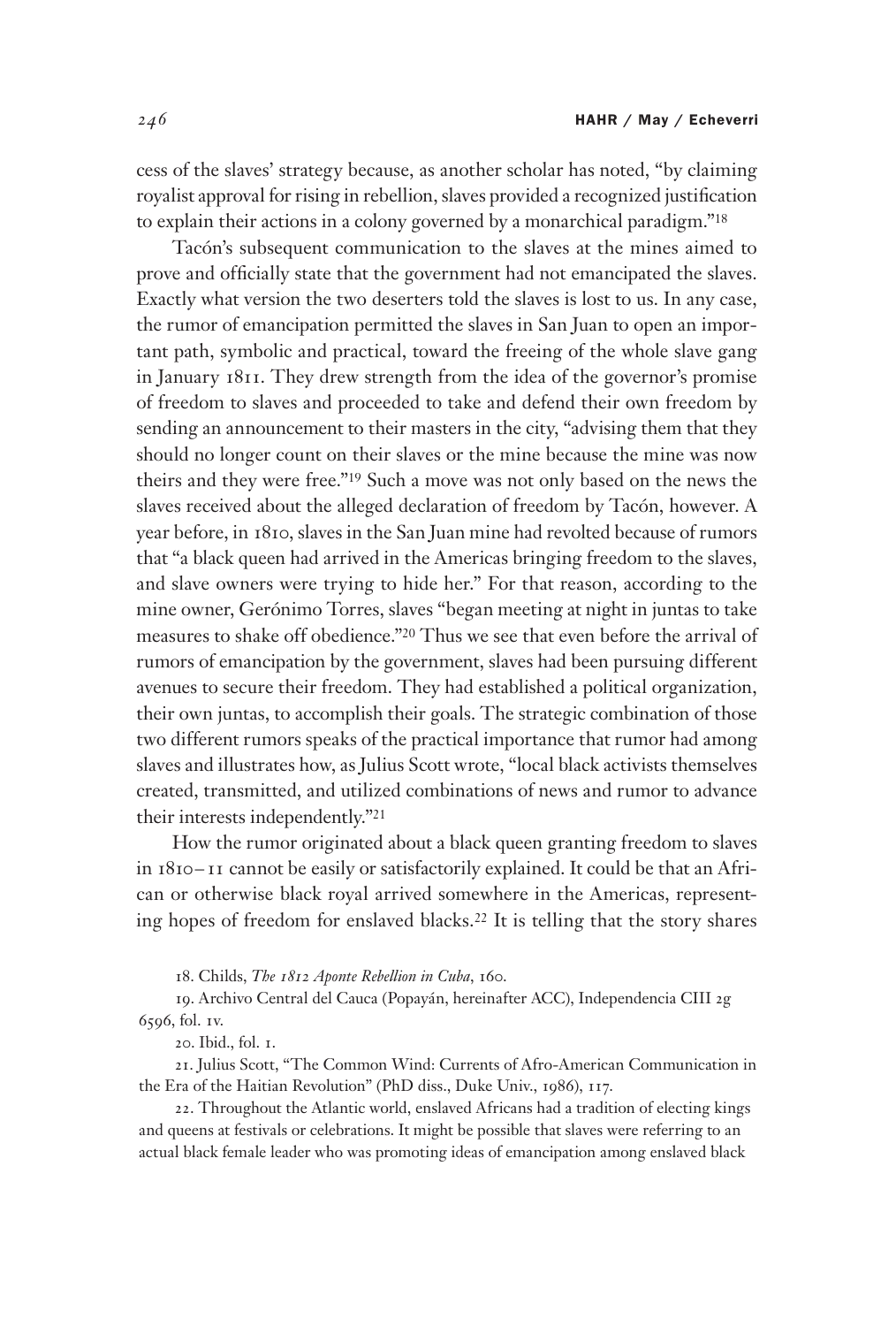two fundamental elements with other emancipation rumors circulating among enslaved people at the time. First, the slaves said that the slave owners and local authorities were hiding the black queen, which resembles the notion that the ones preventing justice were the white local elites. Second, the monarchic element in the rumor about the black queen suggests that the monarchy was in itself a symbol of justice. This means that emancipation and freedom were not exclusive of monarchic symbolism or imagination in the minds of the slaves.

Slaves who referred to royal decrees in order to legitimate their freedom were acting politically according to their available political choices. Furthermore, it suggests their sophisticated understanding of political institutions and authority and of their legal condition in a slave society. By invoking the principle of the justice of freedom granted by a king, slaves were recognizing royal authority, which allowed them to legitimize their own pleas and struggles, even if through revolt.23

The controversy sparked by the royalists' alliance with slaves was heightened during Cali insurgents' march toward the city of Popayán. Facing the fear of imminent invasion, the Popayán municipal council agreed to offer freedom to those slaves who took up arms in defense of the royalist party. The council drafted those plans and included them in the minutes of the meeting of March 10, 1811, noting that the existence of thousands of slaves in the province was increasingly complicated by the fact that slave owners sympathetic to the insurgents were publicly affirming that "the time had come to break the chains of

23. As Matt Childs has shown, the 1812 Aponte Rebellion in Cuba drew on rumors about decrees from the Cortes in Cádiz, as well as from the kings of Spain, England, Kongo, and Haiti (Henri Cristophe, crowned in June). See Childs, *The 1812 Aponte Rebellion in Cuba*, chap. 5. In addition to the rebellion in Cuba, in the year 1811 slave rebellions or conspiracies occurred in New Orleans, Santo Domingo, and Martinique. See Robin Blackburn, *The Overthrow of Colonial Slavery, 1776–1848* (1988; London: Verso, 2000); Laurent Dubois, *A Colony of Citizens: Revolution and Slave Emancipation in the French Caribbean, 1787–1804* (Chapel Hill: Omohundro Institute of Early American History and Culture / Univ. of North Carolina Press, 2004), chap. 3; David P. Geggus, "Slavery, War, and Revolution in the Greater Caribbean," in *A Turbulent Time: The French Revolution and the Greater Caribbean*, ed. David Barry Gaspar and David Patrick Geggus (Bloomington: Indiana Univ. Press, 1997).

communities. For Cuba, see Philip A. Howard, *Changing History: Afro-Cuban Cabildos and Societies of Color in the Nineteenth Century* (Baton Rouge: Louisiana State Univ. Press, 1998). For the Brazilian case, see Elizabeth Kiddy, "Who is the King of Congo? A New Look at African and Afro-Brazilian Kings in Brazil," in *Central Africans and Cultural Transformations in the American Diaspora*, ed. Linda M. Heywood (New York: Cambridge Univ. Press, 2002), 153–82. Thanks to Michael Gomez for discussing this issue with me.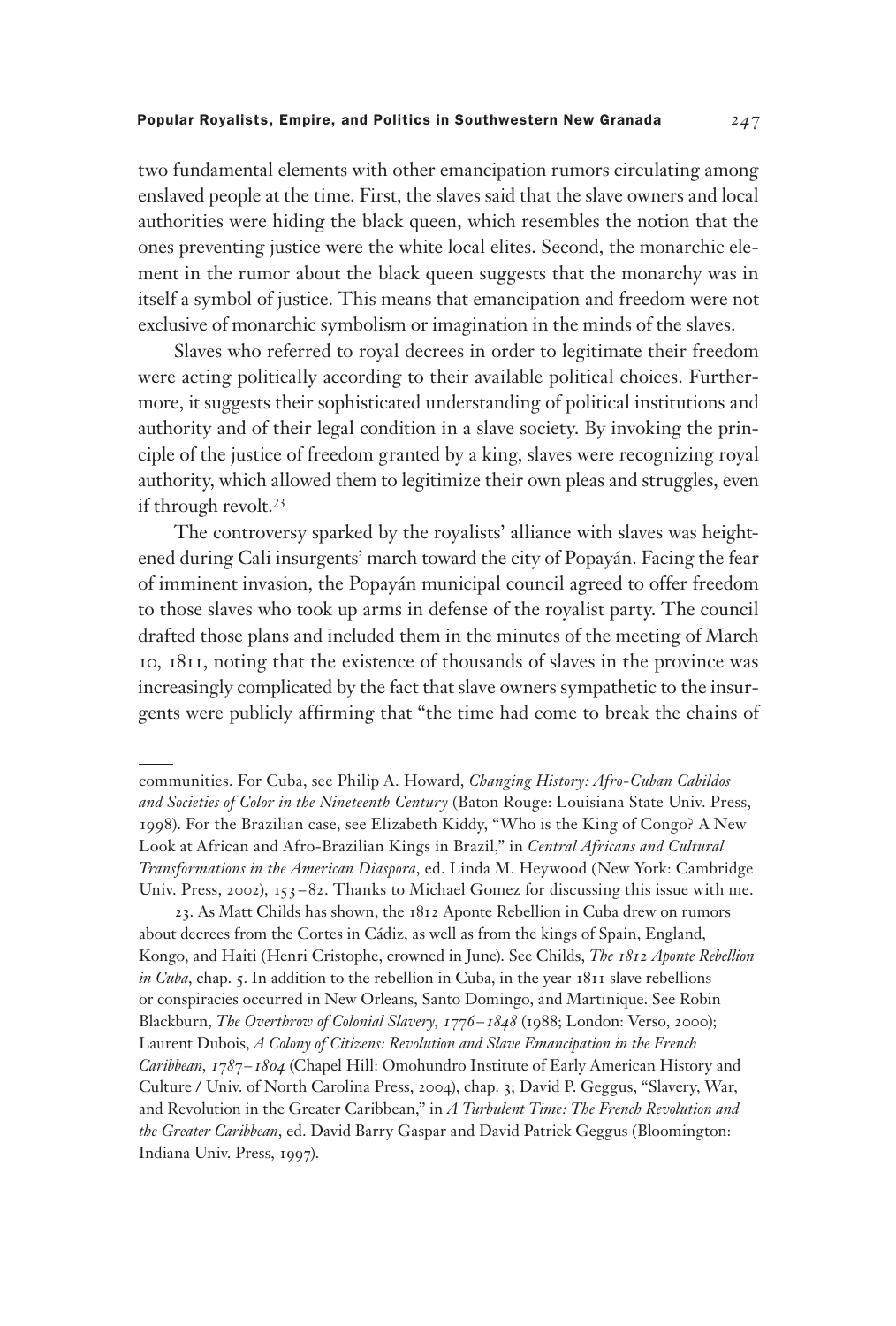slavery, tyranny, and despotism, and to recover freedom," creating an unstable environment and powerful rhetoric for slave revolts.24

The municipal council was aware of a general uprising among slaves in the Pacific lowlands. In 1811 in the mine of Yurumanguí, owned by the Valencia family, a revolt occurred similar to the one that had broken out at San Juan. Once slaves there "understood the aggression" that the confederate cities of the Cauca Valley (led by Cali) planned against the capital city of Popayán, to separate from Popayán's jurisdiction and deny Spanish sovereignty, the slaves claimed they "had remained enslaved to their masters given that these were vassals of the king, [and the king] guaranteed the slaves protection against excessive violence and cruel treatment; yet if the latter ceased to do so the slaves would remain vassals of the king and enjoy the same freedom as other vassals had."25 In other words, the slaves promised to remain faithful to the king and to oppose the insurgents of Cali and Popayán.<sup>26</sup> As in the early years of the Saint Domingue Revolution studied by Laurent Dubois, "slave rebels became the allies of imperial power," advocating an imperial relationship that benefited them.27

Royalist miners and mine owners who confronted the revolting slaves tried to persuade the slaves to end their seemingly legal insurrection, given that they, as royalists, were not giving up their respect for the legitimate authorities. The slaves then responded that other slave gangs had threatened them that "if they did not pursue their freedom they would be persecuted and treated as enemies"; this obliged them to continue defending their freedom.28 Along the Pacific lowlands, slaves destroyed the machinery and infrastructure that made the mines productive and took over the territory to produce their own goods. Through this alliance (presented to the elites as a menace and backed up by complex legal arguments) the slave gangs took advantage of their

24. Archivo General de Indias (Seville, hereinafter AGI), *Quito* 386, doc. without page numbers.

25. AGI *Quito* 386, doc. without page numbers. This was stated by a concerned mine owner.

26. In different contexts slaves appropriated ideologies of contending sides to justify rebellion against their masters. In the context of the French Revolution, slaves rebelling in 1793 in Guadeloupe explained that they "rose in defense of the Republic against their royalist masters." Laurent Dubois, "Citizen Soldiers: Emancipation and Military Service in the Revolutionary French Caribbean," in Brown and Morgan, *Arming Slaves*, 237.

27. Dubois, *Avengers of the New World*, 3–4.

28. AGI *Quito* 386, doc. without page numbers.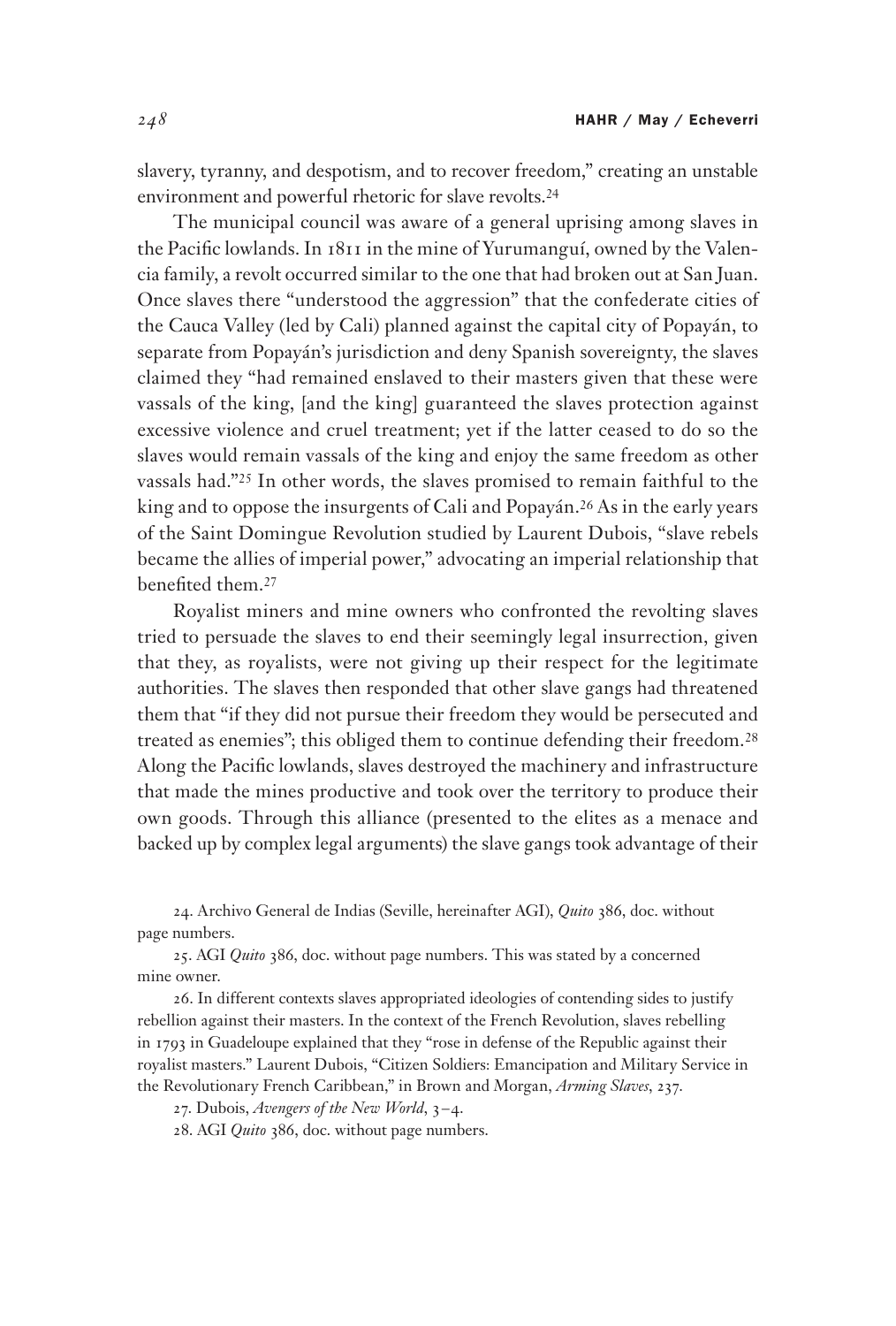numerical strength and revealed their ability to pursue a common project of controlling the local territory.29

Clearly, the rise of conflicts between the Cali and Popayán elites and the government of Tacón, of which the slaves were immediately aware, catalyzed a movement among slave gangs who were able to unify under a seemingly legitimate argument. This situation was particularly possible in the mining areas, distant from the city, because mine owners had left their properties to join the insurgent armies. The slaves were also aware of the weakness of the government at the time, which did not have the military capacity to undertake the pacification of the slave gangs because of the multiple offensives it had to deal with in the cities.

The municipal council of Popayán argued that in order to recruit large numbers of men to prepare for a confrontation with the Cauca Valley insurgents, it made the most sense to approach the slaves and co-opt them by offering them freedom rather than waiting for the "loss of all the slave gangs" who might in an "unexpected situation join the enemy's destructive force."30 This controversial idea, which the municipal council proposed to Tacón, was to

invite slaves to voluntarily enroll for the defense of the city [of Popayán] assuring them that if they perform such defense with honor, loyalty and *patriotismo* . . . presenting themselves with their arms and horses, if they have any, such important service to religion and to the state will be rewarded with *la libertad*, which they will be granted in the name of the king; a full and certain freedom so that they never again can be reduced to servitude nor be appraised [to be sold] because they were previously slaves, compensating their owners (those who can prove to have remained loyal and not contributed to the alteration of the legitimate government) for their fair value by account of the royal treasury.<sup>31</sup>

In order to prevent further disorder, and because Tacón was aware that promising freedom to slaves in such a way could have unintended consequences, the decree from the municipal council was never officially publicized. Nonetheless, the slaves were unofficially informed. Soon, slaves from the haciendas near

<sup>29</sup>. At play here was the centrality of "legal reasoning" to slaves' ongoing political strategies. See Laurent Dubois, "An Enslaved Enlightenment: Rethinking the Intellectual History of the French Atlantic," *Social History* 31, no. 1 (2006): 13.

<sup>30</sup>. AGI *Quito* 386, doc. without page numbers.

<sup>31</sup>. Ibid.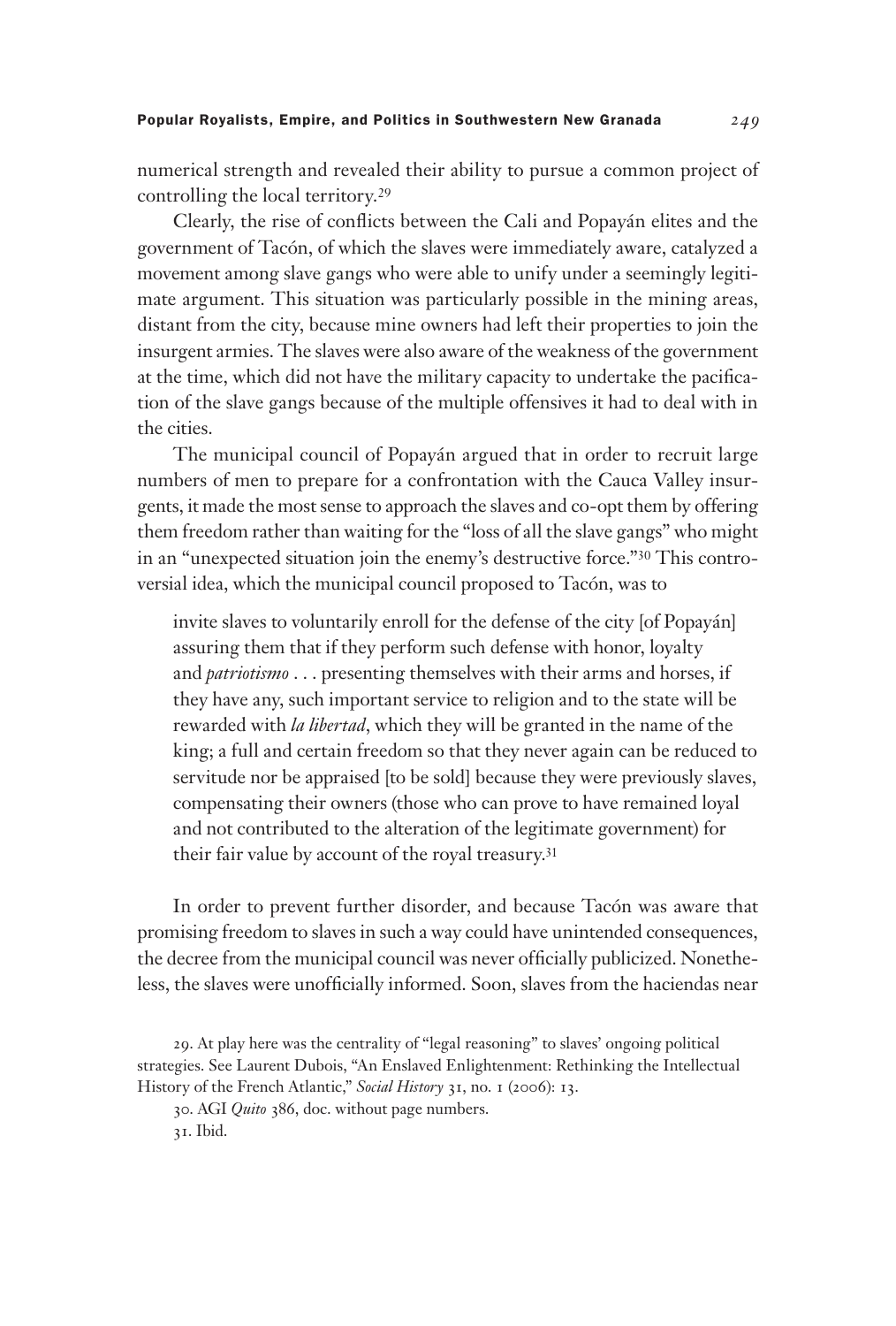Popayán eagerly joined the governor's army. When the slaves were questioned about why they chose to leave their masters to join the royalists, they noted that they had left their masters because they were aware of their owners' plans to rebel and, fearing that their masters would force them to collaborate with the insurgents, they preferred to join the governor's army to defend the "legitimate" government. Another important point common to the slaves' testimony was that they continually tried to clarify that their actions were not intended as a rebellion against their masters. Hence Cayetano Sarasti declared that he had joined the governments' troops, not informing his owner, "without the intention of acting against him but to defend the city from the enemies . . . and because the negro captain told them that their owner was making a prison to secure them and prevent them from running away to defend the governor ... and they decided *they preferred to die defending the law* and not in those prisons." Felipe Mosquera said he did not ask the permission of his owner, María Josefa Hurtado, to enlist in the governor's army "not because I wanted to act against her but to defend the law of God, the authority of the king, and the city."32 Such arguments reveal an important element in the slaves' declarations: that they were either tired of their owners' treatment or fearful of their punishment. The declarations suggest that although the slaves were openly defending the royalist cause, they moreover had an opportunity to avenge themselves, manifested not only by the act of fleeing their masters but also with the possibility of confronting them militarily.

Also during this time, the case of the mulatto José Joaquín Sánchez established a precedent for all slaves who wished to achieve freedom. Sánchez joined the royalist army when his owner, the Colegio de San Camilo, "voluntarily" gave him to Tacón. He distinguished himself when he ran to seize an enemy cannon during the entrance of the insurgent troops into Popayán. He was valued at 450 pesos, which the royal treasury paid to the priests to grant José Joaquín his freedom.33

The politics of the slaves in Popayán Province was most often framed within royalist terms because at the time it was the most promising avenue toward ending slavery. Additionally, the slave owners' reaction to Tacón's policy evinced their fear of armed slaves as well as their reluctance to give up their property (horses, weapons, and slaves) as a response to what they saw as a violent misappropriation by the government. In view of the radicalization of slave

<sup>32</sup>. AGI *Quito* 386, doc. without page numbers. Emphasis added.

<sup>33</sup>. AGI *Quito* 386, doc. without page numbers. Aside from being an example for those slaves who learned about the mulatto's reward, this became a legal precedent.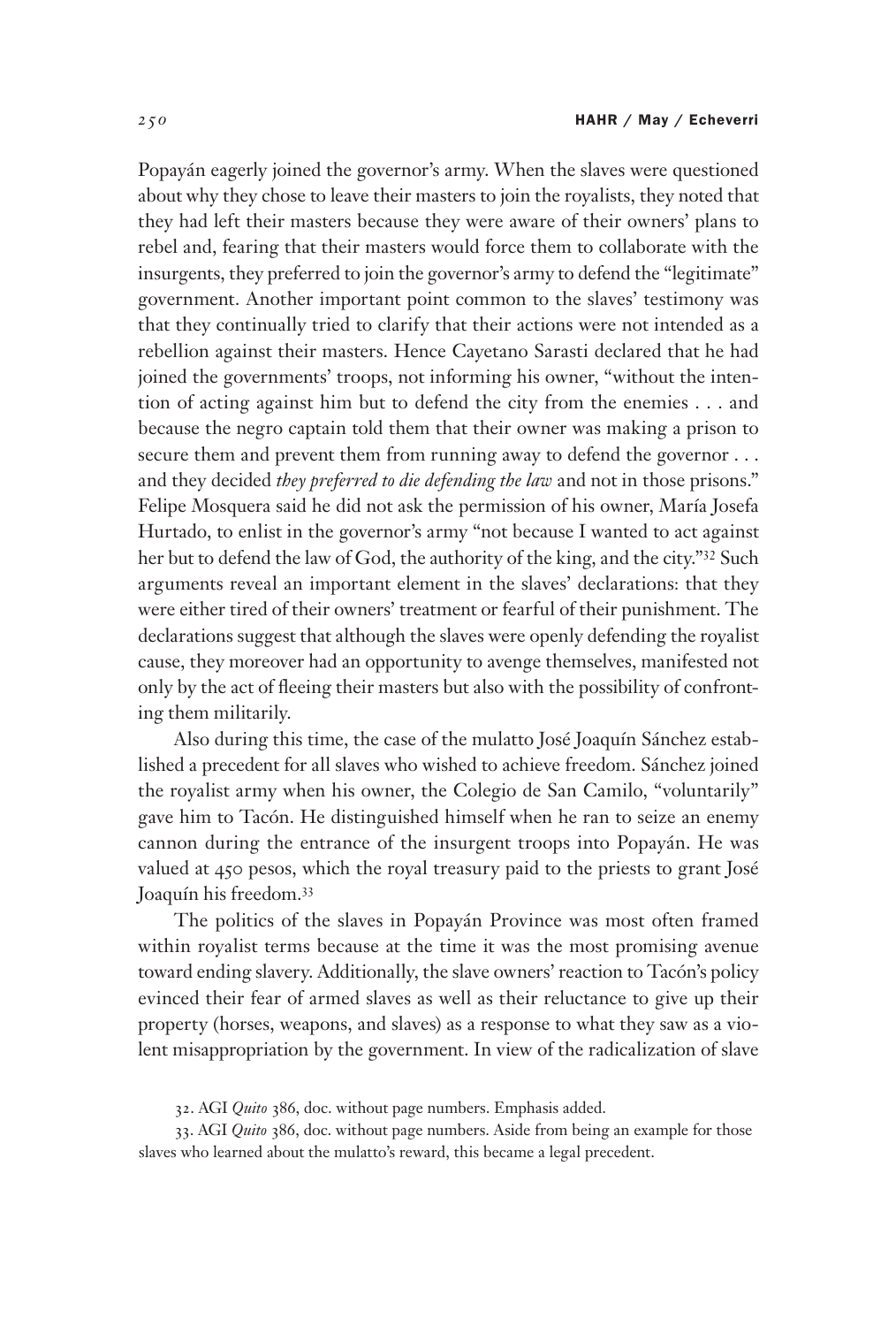owners in Cali and Popayán, who rebelled against the government because of, among other things, their disagreement with the policy of arming and freeing slaves in the region, it became evident to the slaves that freedom would not come to them from the revolutionary faction, thus making the contradictions of the insurgents' talk about freedom and liberation all the more clear.

In August 1816, Camilo Torres, the slave captain at the mine of San Juan, presented a memorial or written request in name of his *compañeros* (23 men) to account for the services they had performed for "our sovereign," asking to be rewarded with their freedom.<sup>34</sup> As Torres's written petition proves, once Tacón officially informed the slaves about the requisites of loyalty to gain freedom in 1811, the slave gang proceeded to maintain a positive and fruitful relation with the royalists and devised a legal strategy to secure their freedom over time.

During the nine years in which these slaves remained on their own, their relations with outside political and economic powers seem to have been ambivalent. On the one hand, the slaves maintained good relations with the royalist authorities, who may have delegated to them the control of the region in the face of the danger posed by the insurgent forces. This was an alternative for royalists who were not able to cover the province's entire territory because of a lack of men. By negotiating with the slave gang in San Juan (and presumably also with the slaves along the Yurumanguí and Saija rivers), the royalists acquired something akin to irregular soldiers. On the other hand, the slaves took the opportunity to form a free community, welcoming fugitive slaves from surrounding areas while guaranteeing for themselves the approval of the authorities, albeit not that of their masters.

In fact, although the governor attempted to return the slaves to a state of subordination, once they learned that one of their owners, Ignacio Torres, had joined the insurgents, they instead remained at the mine, living as if in an independent state, keeping the profits for themselves. After 1811, they "strengthened their libertine state, affecting other slave gangs on the coast with their behavior, became an asylum for every fugitive slave, and from that

34. An important aspect of the lives of enslaved Africans in the Pacific lowlands of New Granada was their organization in *cuadrillas* or slave gangs, headed by a slave captain. As Mario Diego Romero has shown, what was intended to be an economic structure that suited the purposes of gold extraction had a crucial impact on the social world of slaves. Mario Diego Romero, *Poblamiento y sociedad en el Pacífico colombiano siglos XVI al XVIII* (Cali: Editorial Universidad del Valle, 1995). Further evidence of the captains' political role, which derived from their knowledge and uses of the law, can be found in Echeverri, "'Enraged to the Limit of Despair,'" 418.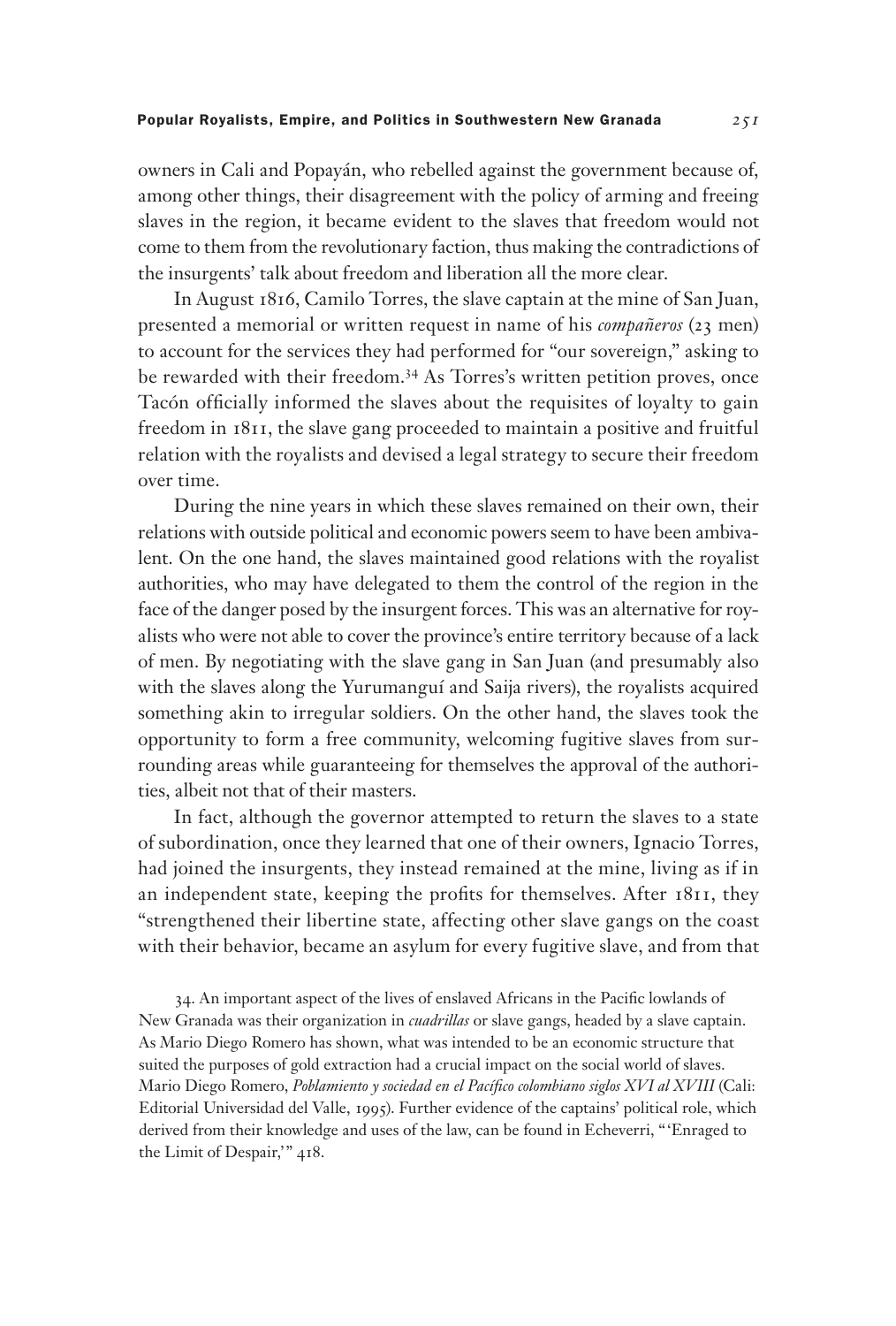time on turned absolutely indifferent, governing themselves and laboring only for their comfort and benefit."35

Between 1811 and 1818 the slaves of San Juan, who were now closer to exslaves, had developed a subsistence economy, having "divided the mine and hacienda among themselves." In a letter to the governor of Popayán in 1820, mine owner Gerónimo Torres described how upon his return to the mine he found "all the tools worn out [and that the slaves had] divided the terrain for their own plots [*sementeras*] and personal labor."<sup>36</sup> The means for paying for their families' freedom had already been saved up by the slaves, who were able to maintain an internal economy of their own during the nine years when the mine was not inhabited by whites or officially exploited for the benefit of the mine owners or the king's treasury. It is not surprising, then, that Camilo Torres's legal plea included a request for the slaves' families to be valuated for sale or manumitted.

If the accounts of the mine owner Torres portray an insubordinate slave gang during this period, how can we reconcile such a representation with the witnesses' testimony that supported the slave gang's appeal for freedom on the basis of their loyalty to the king? What is striking is the decision of the slaves to defer to a legal strategy even after having lived in de facto freedom for years. Such a choice reveals the slaves' continued belief in legal and juridical strategies as viable (perhaps even preferred) means to secure their freedom. Their appeal may have been a product of their ongoing relation with royalist authorities, who could have advised Camilo Torres and the others to plead for their freedom in court on the basis of their services to the royalist cause. Certainly the evidence of an ongoing relationship between the slaves and the royalist military authorities during the period of their de facto independence suggests it was in their strategic interest to negotiate with the government, as they did with their petition to be liberated in 1816. Additionally, the timing of their legal request must have been calculated because it was during those years, once the king returned to his throne, that Pablo Morillo was promoting an intense policy aimed at the persecution of revolutionaries in New Granada.37 To the slaves this may have seemed like the perfect moment to prove their loyalty and be rewarded for it.<sup>38</sup>

35. ACC, Independencia CIII 2g 6596, fol. 1v. This information was provided by Gerónimo Torres in his letter written in July 1820.

36. ACC, Independencia CIII 2g 6596, fol. 1.

37. Pablo Morillo and his army, who arrived from the peninsula in 1815 as envoys of King Fernando VII, headed the "reconquista," an attempt to crush insurgent governments in Venezuela and New Granada.

38. Saether notes that among Indians and powerful whites alike, "those who fought for the royalist cause had acquired the right to distinctions and favors." Saether, *Identidades e independencia*, 203.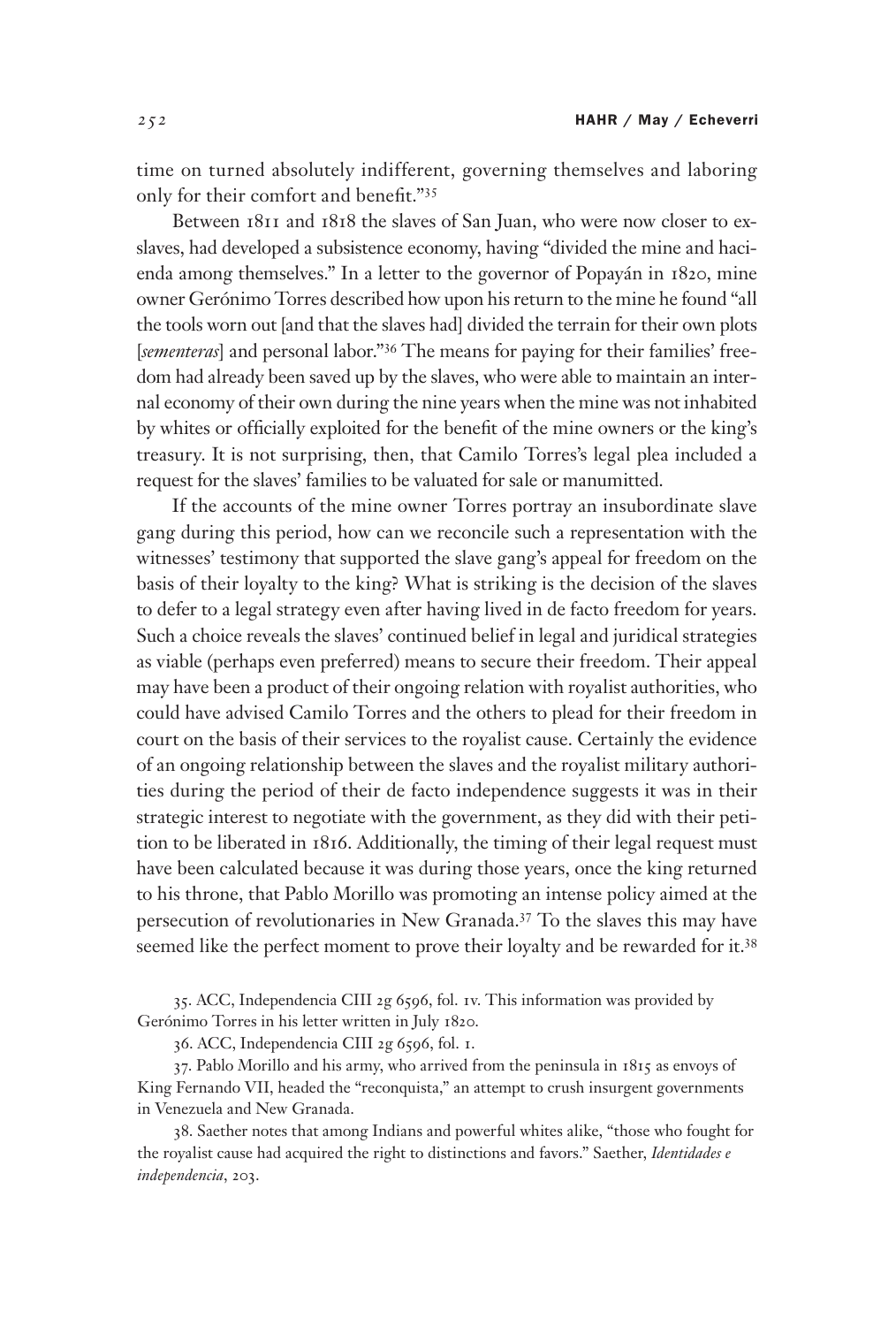#### Popular Royalists, Empire, and Politics in Southwestern New Granada *253*

It is very probable that the request for liberation of the slaves of San Juan was not fulfilled. However, the political action of the San Juan slaves was not squelched, as is apparent from developments in 1820, when Gerónimo Torres returned to his mine.<sup>39</sup>

Torres arrived thinking he would find "the slaves weakened, submissive, and willing to repair all of the damages they had caused their masters." Instead he was shocked when all he found in the slaves was "pride, arrogance, insubordination, and neglect." The description that Torres provides in his letter is interesting and certainly exceptional as a source. He notes that in the months he spent among those he considered to be his slaves they rejected his orders and amendments, forcing him to tolerate their disorder and disrespect. Particularly noteworthy, Torres said that whenever he attempted to scold a slave, the parents and family of the slave being punished would soon arrive at Torres's house to challenge him. He also recounted that he constantly received threats from the slaves, who possessed spears for hunting and who said "if I punished them they would kill me with their spears." Finally, Torres noted that he was particularly bothered because they "have organized dances in my house without my permission, insulting me even in their songs," and "the slaves act as if they were free."40

The evidence for the specific happenings in the mine of San Juan, which is representative of the events in the Pacific lowlands of New Granada during the wars of independence, is crucial for understanding the notion that slaves in the region had of slavery or servitude, their view of the war and of the contending sides, and the underlying interests and principles that guided their choices to support the royalist side. As we have seen, as soon as the war broke out and the slaves became aware that the majority of their masters were turning against the crown, they revolted against them in order to gain their freedom. The slaves in the mines of the Pacific lowlands could benefit from their relative isolation and from the fact that with their numbers they could intimidate the authorities and force them to negotiate on the slaves' terms. Two arguments underlay their collective movement: one, the assumption that a decree of freedom entitled them to receive emancipation and, on a different note, that they were not willing to continue being enslaved under masters who denied

39. ACC, Independencia CIII 2g 6598, fol. 10. Almario notes that "the royal authorities' denial of the blacks' request [for freedom] turned the region in a serious problem for social order." Oscar Almario, "Racialización, etnicidad y ciudadanía en el pacífico neogranadino, 1780–1830," in *La invención del suroccidente colombiano. Independencia, Etnicidad y Estado Nacional entre 1780 y 1930* (Medellín: Universidad Pontificia Bolivariana, 2006), 125.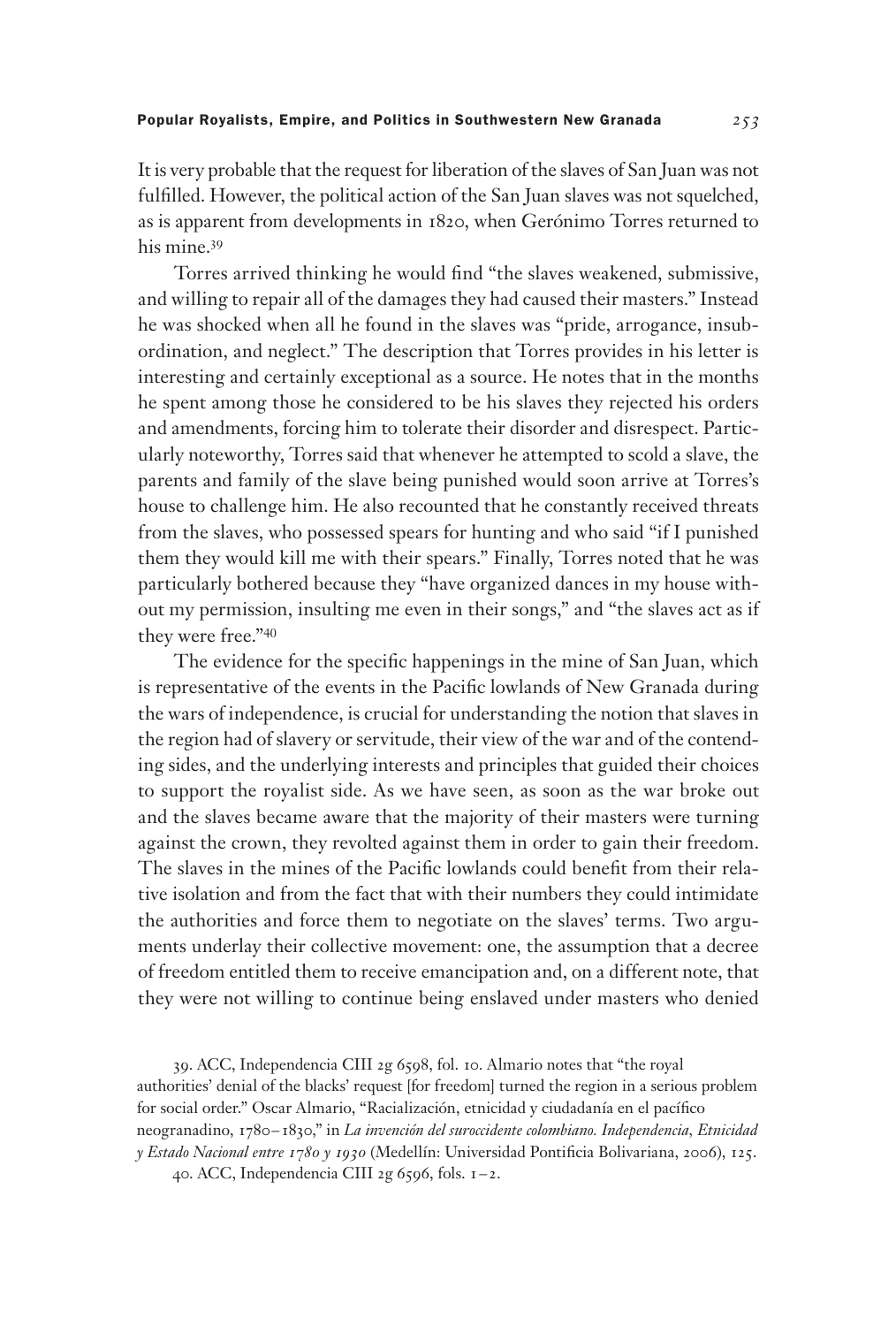the authority of the king. Both arguments were based upon royalist political culture and each one reveals important elements of the slaves' perception of their opportunities to end slavery at the beginning of the war. The first one, as mentioned earlier, represents a strategic intention to uphold their legal right to freedom in a context where slave owners flouted the authority of the king. The second represented the slaves' vision of the institution of slavery as a relationship between them and their masters, which they respected only insofar as it was mediated by the king's justice. The slaves expressed their will to be free and to remain subject to the king's sovereignty, an argument that secured the royalist elite's confidence in their support for the king's cause.

The events studied here suggest that enslaved black communities of Popayán were doing what many had tried to do before to secure their freedom, that is, to take advantage of new opportunities that the moment provided. In a significant way, they attuned their project to the offerings that the royalist party made to slaves who remained loyal. The slaves maintained contact with the royalist authorities and played a role in the defense of the territory against the insurgents. Such military action was also a defense of their own freedom, which in the circumstances of the San Juan mine meant taking over the enterprise, working the mine for their own benefit, and perhaps trading. Even though they had secured their freedom in practice, which distanced them profoundly in social and political terms from their previous owners' authority, once the royalist government seemed about to achieve certain victory, during the years of the Reconquest (between 1815 and 1819), the slaves appealed to the law as an institutional arena in which to legitimate their de facto freedom.

To understand the historical choices of enslaved black people in the area during this period, it is crucial to put aside assumptions about the natural association between popular sectors and liberal-republican agendas.41 In Colombia,

41. The work of Eugene Genovese established a historiographical benchmark for understanding slave politics during the turn from the eighteenth to the nineteenth centuries. In his interpretation, emancipation and the demands of justice were only transcendental when slaves joined the "bourgeois-democratic revolutions" in the eighteenth century, particularly in the case of Saint Domingue/Haiti. Genovese's analysis established a time line dividing "traditional" or restorationist revolts from forward-looking revolutions, a perspective that dismissed the participation of royalist slaves in the context of an "independence revolution." Eugene Genovese, *From Rebellion to Revolution: Afro-American Slave Revolts in the Making of the Modern World* (Baton Rouge: Louisiana State Univ. Press, 1979), especially chap. 3. When referring to maroon involvement in the Saint Domingue revolution, Fick also critiques Genovese's overly simplified categories, which do not allow for understanding or even accessing "a highly fluid, rapidly changing, and richly diverse situation." Fick, *The Making of Haiti*, 151.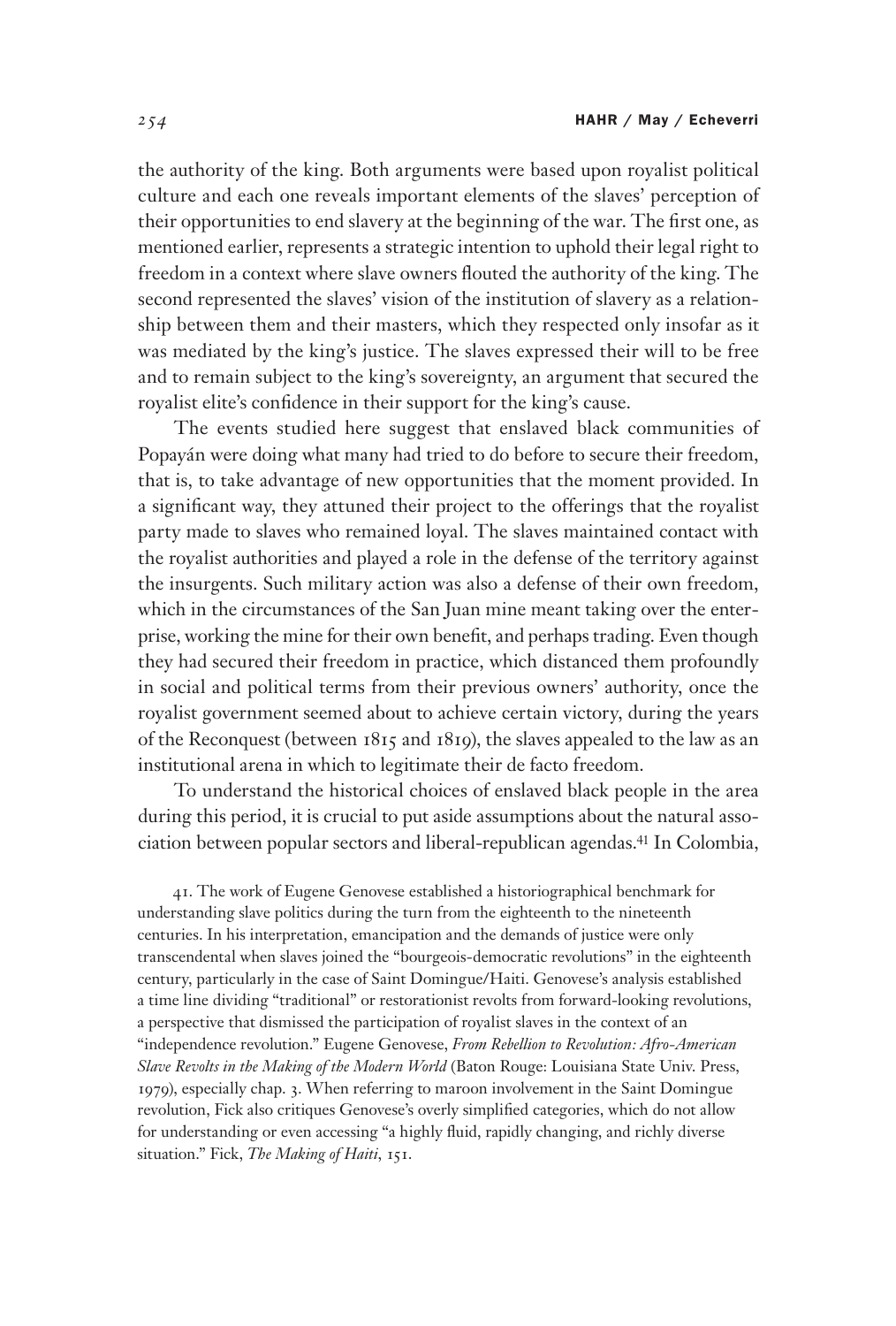the republican project neglected to address a transformation of the slave society, especially in places like Popayán, until 1852. 42 In order to explain slave royalism it is not necessary to argue, as other scholars have done, that it reflects a mystification of the benevolence of the king, a type of "naïve monarchism." While Matt Childs uses Van Young's term when studying the appeal to royalist authority by Cuban rebel slaves in 1812, he also breaks free from its simplistic implications by adding that "the rebel leaders incorporated references to royalist authority to catalyze their movement," and that "slaves and free people of color involved in the Aponte Rebellion legitimated their actions through royalist power that would aid them in their battle against the colonial elite."43 As has been shown here, in fact, slaves could also appeal to a colonial political discourse of justice in a strategic and practical way to guarantee their freedom, which they conceived of in terms of local economic, political, and military autonomy.

# Royalism, Liberalism, and the Politics of Pasto Indian Communities

Although Indians had not been part of imperial armies during the late eighteenth century (the first time that Spanish America saw the creation of standing militias in almost every town), the rise of hostilities in 1809 forced the government to search for a negotiated incorporation of Indians into their armies.44 In southwestern New Granada, Indian communities were eager to participate in the military defense of the sovereignty of the king. In exchange for military service, Indians gained certain concessions and benefits, particularly the reduction of their tribute payment, when they chose to join the armies of King Fernando

42. Alfonso Múnera and Marixa Lasso have recently shown the importance of *pardo* politics in Cartagena during independence and the links between republicanism and the discourse of racial equality, yet neither of these authors engages the problem of slavery in relation to the region of their study. Cartagena's case was different than Popayán's. See Alfonso Múnera, *El fracaso de la nación: Región, clase y raza en el Caribe colombiano (1717–1821)* (Bogotá: Banco de la República, El Ancora Editores, 1998); Lasso, *Myths of Harmony*. Helg includes slaves in her narrative but, as Saether has pointed out, Helg as well as Múnera provide a rather essentialist view of racial politics. Saether instead argues that "the fact that people were Indian, black, white or *mestiza* had less to do with their political affiliation than the nature of the conflicts and political tensions in each locality." Saether, *Identidades e independencia*, 199, 202; Helg, *Liberty and Equality in Caribbean Colombia*.

43. Childs, *The 1812 Aponte Rebellion in Cuba*, 170–71.

44. Allan Kuethe, *Military Reform and Society in New Granada, 1773–1808* (Gainesville: Univ. Presses of Florida, 1978), 29. See also Vinson and Restall, "Black Soldiers, Native Soldiers."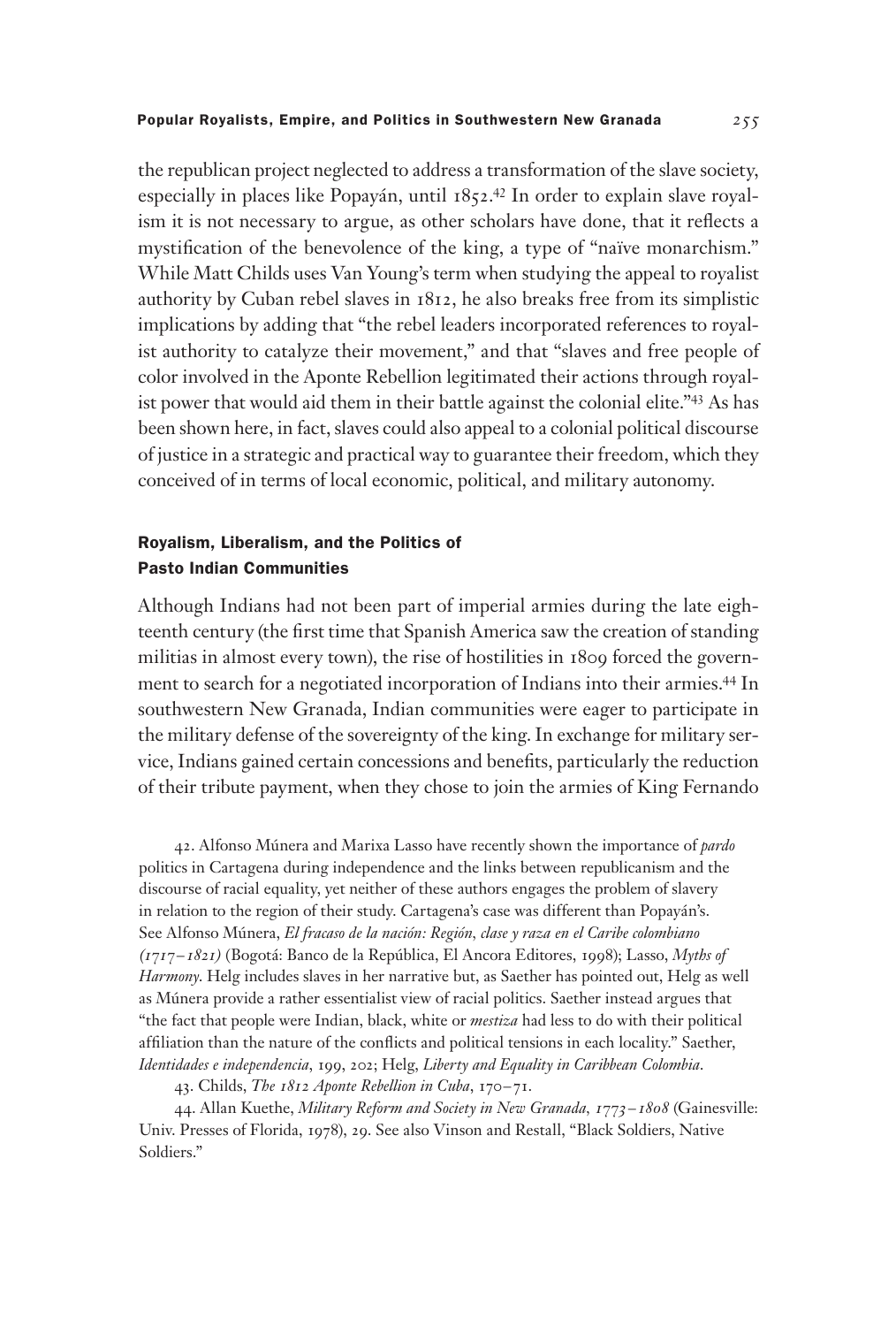VII. Through the reduction of Indian tribute, colonial elites secured fundamental Indian support for their cause, including personnel, weapons, and the Indians' strategic knowledge of the territory.

Facing the threat of invasion from Quito's autonomist junta, Popayán's governor Miguel Tacón made a remarkable decision. He sought to attract Indian communities to his faction to confront the massive intra-elite challenge represented by Quito, thereby ending previous tensions between local government officials and the Indian groups and radically transforming the nature of royalist politics and discourse.45 In the previous two decades, New Granada had been shaken by the opposition of creoles and Indians to Bourbon reformism.46 That precedent adds significance to the government's decision to negotiate an alliance with the Indians of Popayán. Additionally, in an Andean postrebellion context where, as Charles Walker has stated, Spanish and creole elites were forced "to think twice about alliances with the lower classes," Tacón's decision to negotiate with Indians reveals his awareness that Indians were not necessarily loyal to the crown.47

45. Whereas the Spanish Crown was open to negotiating with Indians or maroons in extraordinary situations, particularly in contexts where frontier expansion was the priority, there are no cases in which communities of Indians were armed by state officials with the express goal of countering a rebellion led by creoles.

46. For Pasto see Rebecca Earle, "Indian Rebellion and Bourbon Reform in New Granada: Riots in Pasto, 1780–1800," *Hispanic American Historical Review* 73, no. 1 (1993): 99–124; Marcela Echeverri, "Conflicto y hegemonía en el suroccidente de la Nueva Granada, 1780–1800," *Fronteras de la Historia* 11 (2006): 343–76. For Santa Fe see Anthony McFarlane, "Civil Disorders and Popular Protests in Late Colonial New Granada," *Hispanic American Historical Review* 64, no. 1 (1984): 17–54; John Leddy Phelan, *The People and the King: The Comunero Revolution in Colombia, 1781* (Madison: Univ. of Wisconsin Press, 1978); Jane Loy, "Forgotten Comuneros: The 1781 Revolt in the Llanos of Casanare," *Hispanic American Historical Review* 61, no. 2 (1981): 235–57. For Quito see Anthony McFarlane, "The Rebellion of the *Barrios*," in *Reform and Insurrection in Bourbon New Granada and Peru*, ed. John Fisher, Alan Kuethe, and Anthony McFarlane (Baton Rouge: Louisiana State Univ. Press, 1990), 197–254; Segundo Moreno, *Sublevaciones indígenas en la Audiencia de Quito: Desde comienzos del siglo XVIII hasta finales de la Colonia* (Quito: Centro de Publicaciones Pontificia Universidad Católica del Ecuador, 1977).

47. Charles Walker, *Smoldering Ashes: Cuzco and the Creation of Republican Peru, 1780–1840* (Durham, NC: Duke Univ. Press, 1999), 55. This of course contradicts the idea prevalent in the historiography about the Indians' unquestionable royalism due to their communal priorities, stated by authors such as Lynch, *Spanish American Revolutions*; Hamnett, *Revolución y contrarrevolución*; Bonilla, "Rey o República," 367-68; and Gutiérrez, *Los indios de Pasto*. On the southern Andean rebellions, see Steve Stern, *Resistance, Rebellion, and Consciousness in the Andean Peasant World* (Madison: Univ. of Wisconsin Press, 1987); Serulnikov, *Subverting Colonial Authority*; Sinclair Thomson, *We Alone Will Rule: Native Andean Politics in the Age of Insurgency* (Madison: Univ. of Wisconsin Press, 2002).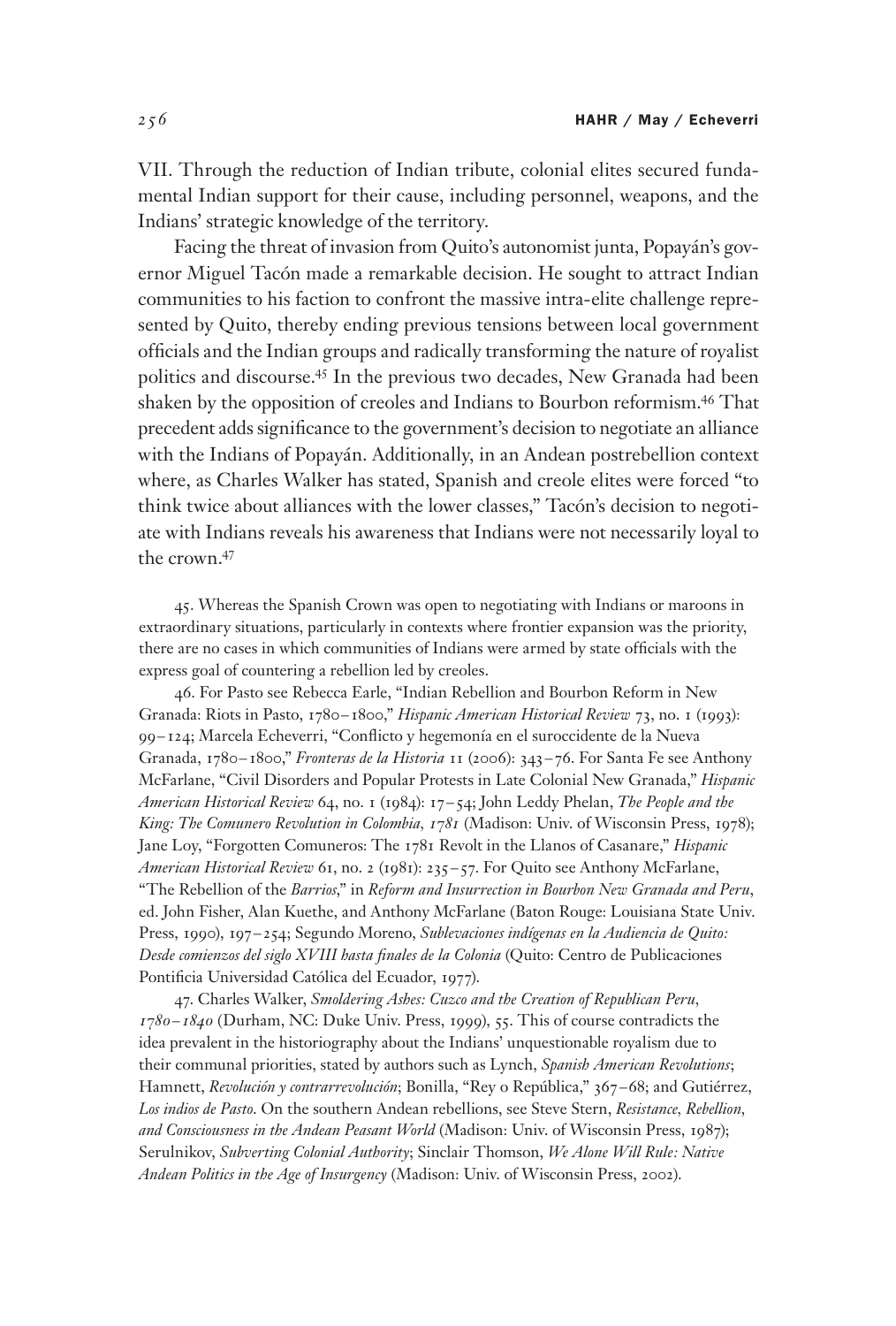#### Popular Royalists, Empire, and Politics in Southwestern New Granada *257*

Colonial elites in Popayán understood that Indians could pose a threat to the authorities in a crisis, as past rebellions had shown. Therefore, Tacón's need to secure Indian loyalty drove him to break with the policy of tight control of communities that prevailed in the aftermath of the late eighteenthcentury revolts. Instead he proposed appealing terms of negotiation to Indians in order to prevent them from being tempted to join the rebellion against the government.

In 1809, reacting to the news about Quito's revolt, Tacón wrote to the viceroy in Santa Fe: "The most interesting issue about this Province of Popayán is the district of Los Pastos because it borders on [Quito's rebel territory] and because of the large number of Indians who inhabit it, who are exposed to a risk of seduction that the rebels might attempt."48 The militia captain, Gregorio Angulo, was advised of these dangers, and on September 13 he responded, assuring Tacón "that all the Indians in this district remain faithful and loyal, wishing to be employed in defense of the crown, and they offered to mobilize with slings and other weapons that they use."49 Indians from the towns of Obonuco, Jongovito, and Catambuco were decisive in the defense of the Pasto district against Quito's attack.<sup>50</sup>

What is especially noteworthy is that Angulo lowered the tribute demanded of the Indians "in order to keep them in such good disposition and so it serves as a stimulus for others in the province." Angulo decreed such dispensation (*gracia*) for Indians who remained firmly loyal and who provided help either with their bodies or with weapons. As a result of this offer, "all the Indian authorities in the district presented themselves [to Angulo] ratifying their disposition to collaborate." On September 18, Angulo notified Tacón that the Indian governor of Buesaco, Miguel Díaz, had offered to go with him in the march toward the south with other Indians from his town. Angulo thanked him and took only one Indian with him "to use his help to encourage other Indians in our path to join us."<sup>51</sup>

The overtures of Tacón and Angulo toward the Indians, who were seen both as potential allies and as threats, proved successful. This success was linked to the history of tribute in Pasto, because the negotiation was established in a traditional language of reciprocity between Indian communities and monarchic power. The dynamics in 1809 followed older monarchical logics of power, as

49. AHN, Consejos 21674, exp. 2, doc. 18, fol. 7v.

50. Gerardo León Guerrero, *Pasto en la guerra de independencia, 1809–1824* (Bogotá: Tecnoimpresores, 1994), 29.

51. AHN, Consejos 21674, exp. 2, doc. 18, fol. 8.

<sup>48</sup>. AHN, Consejos 21674, exp. 2, doc. 18, fol. 2. Similar arguments were used in ongoing communications from Governor Tacón to the viceroy, found in AHN, Consejos 21674, exp. 1, doc. 5.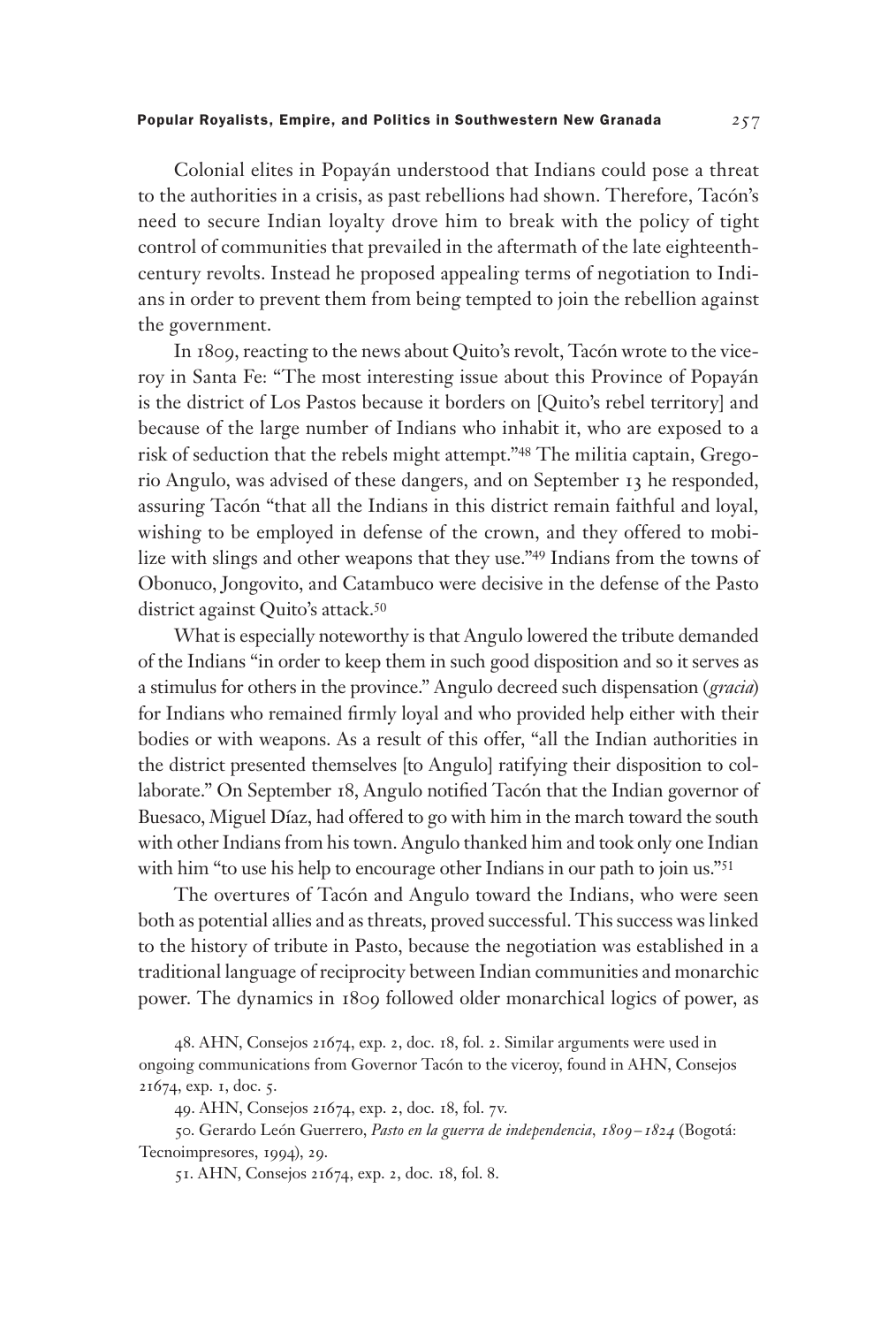can be seen by the fact that displaying magnanimity was always the first card that the government played. Granting dispensations in recognition of worthy behavior secured loyalty and an ongoing alliance in this "economy of favor."52 Tacón's gesture was legitimate in the eyes of the Indians, as it was framed within rules of royal patronage and "liberality." The offer to lower the fiscal burden of Indian communities in exchange for their participation in the early confrontations in southwestern New Granada set the terms for subsequent attempts by royalists to recruit indigenous soldiers throughout the following decade of war and was a crucial factor for the redefinition of royalism among Indian communities in Pasto. As I will show, the link between tribute reduction and military service transformed political dynamics within Indian communities and in their relations to Spanish colonial officials and priests.

The careful negotiations undertaken by Popayán's government involving the reduction of tribute ensured that the Indians would become essential supporters of the royalist cause. What is perhaps more significant is that in 1810 Indian governors in the district of Pasto declared their interest in donating to the king the tribute that military officials had waived in 1809 as reward for Indians' alliance against Quito. In a letter written by the Indian governors of the province of Los Pastos in July 1810, 30 towns (*pueblos*) referred to their involvement in the early conflicts between Popayán and Quito, saying, "We Indians offered to serve the just cause [of the king] with our own persons and lives, for no other reason than our loyalty to and love for our unhappy, beloved King Don Fernando VII." The Indians recalled that the captain of the royalist militias, Gregorio Angulo, rewarded their actions, "promising to lower by one-third the tribute payment *to those who served in his armies.*" The governors wrote, "We remit to His Majesty this tribute, the portion which had been promised to be forgiven. Although we could have claimed this clemency, far from doing so, considering the wants and afflictions that our King and natural Lord suffers because of the treachery and evils the French [have committed], and feeling our own poverty, which provides us nothing with which to save him, we would be so happy if we could aid our beloved sovereign with the cost of our own lives."<sup>53</sup>

52. See the discussion on transatlantic political practices of the Spanish monarchy in terms of an "economy of favor" in Alejandro Cañeque, *The King's Living Image: The Culture and Politics of Viceregal Power in Colonial Mexico* (New York: Routledge, 2005), chap. 5; and Antonio Hespanha, *La gracia del derecho: Economía de la cultura en la Edad Moderna* (Madrid: Centro de Estudios Políticos y Constitucionales, 1993).

53. Printed in Gustavo Guerrero, *Documentos históricos de los hechos ocurridos en Pasto en la Guerra de Independencia* (Pasto: Imprenta del Departamento, 1912), 52–53. Emphasis added.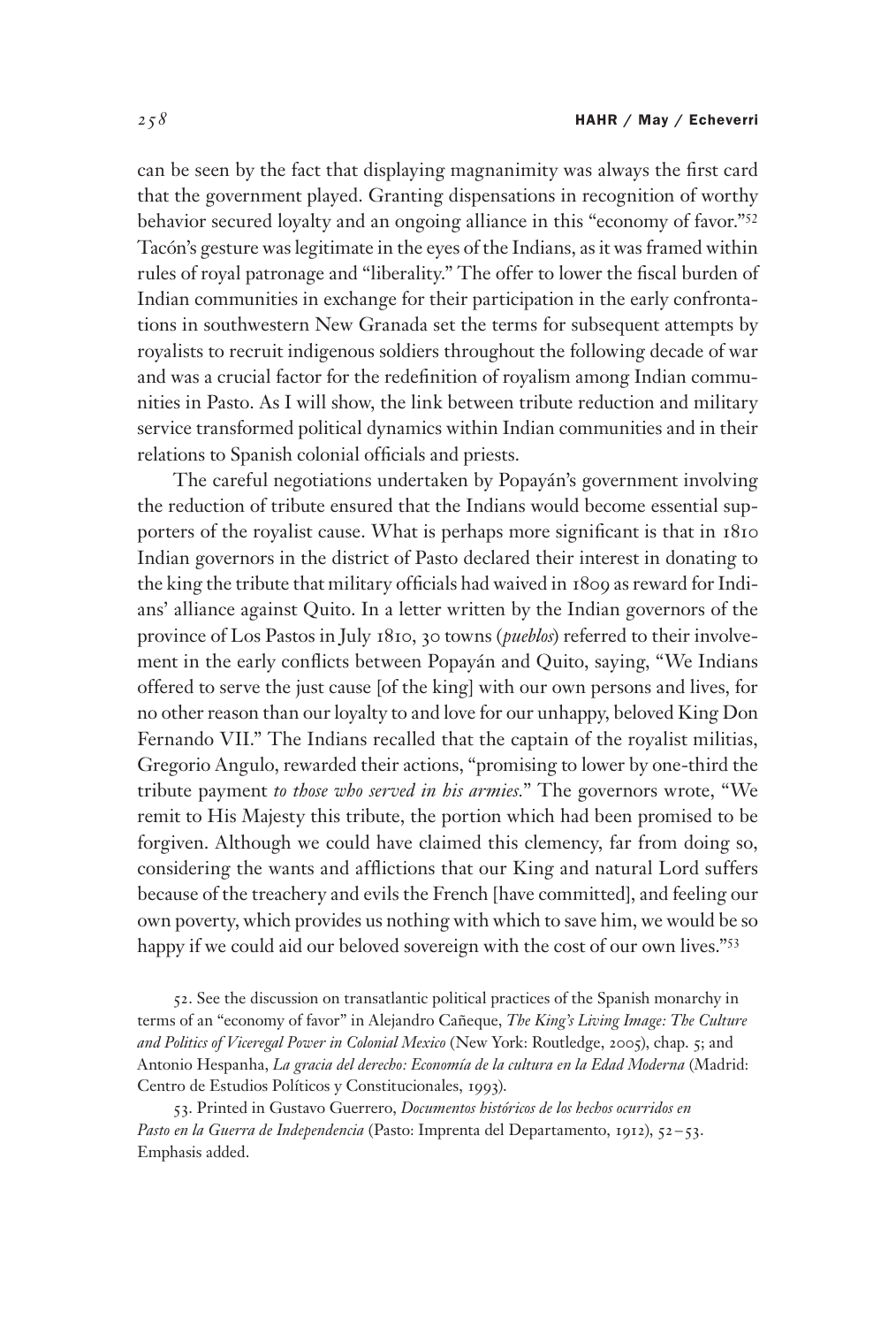#### Popular Royalists, Empire, and Politics in Southwestern New Granada *259*

Is this decision of Indian communities to give up the financial reprieve Tacón had granted them an example of their ignorance or naïveté?54 On the contrary, I would argue it actually reflects the strategic purpose of the Indian governors' alliance with royalist elites and the complex internal politics within Indian communities. The exemption of a third of their tribute was certainly a measure that appealed to the Indians when they chose to join the armies of Governor Tacón in the name of King Fernando VII in 1809. The caciques' proposal to Tacón in 1810 went a step further, showing their perception of changes in power relations in the monarchy and strategically displaying their loyalty to the Spanish king. In this exchange, the Indian caciques revealed an awareness of political relations and opportunities as well as their ability to transform their relation to the monarchic and local powers.

Traditionally the Pasto Indians had been able to negotiate their fiscal burden to benefit their communities, such as when they resisted the monetarization of tribute and continued paying it in textiles during the eighteenth century.55 In 1810, however, the governors of those communities dynamically changed the content and meaning of tribute payment to legitimize, in a new way, their authority and that of the king. The governors' reestablishment of the tribute quota was more than an economic contribution; it was also a symbolic statement of Indian loyalty to the king. What the Indians gained through their donation of the traditional tribute to the king's treasury was a privileged position in the local political context.56 Indeed, it had its desired effect: Popayán governor Miguel Tacón received their offer "with great satisfaction," responding in a public decree: "These loyal Indian towns should be aware that their [gift to the sovereign king] will from now on always be taken into account and trans-

54. Popular royalism has been referred to as fanatic, ignorant, primitive, and naïve. See Restrepo, *Historia de la Revolución de la República de Colombia*; Garrido, *Reclamos y representaciones*; Lynch, *Spanish American Revolutions*; and Van Young, *The Other Rebellion*.

55. Derek Williams, "Acomodación, resistencia y el actuar político: Resistencia y revuelta indígena en el altiplano de los Pastos, 1775–1808" (MA thesis, Universidad del Valle, 1994), 127.

56. Steinar Saether, "Independence and the Redefinition of Indianness around Santa Marta, Colombia, 1750–1850," *Journal of Latin American Studies* 37 (2005): 70–72. In Saether's study, it is clear that the military role of Indians who allied with peninsular officials "gave them a moral capital which they actively used to gain influence." Claudia Guarisco highlights the importance that elites in Mexico gave to keeping Indians satisfied so as to prevent their association with the insurgents, which included allowing communities special freedom to use their communal resources between 1814 and 1820. Guarisco, *Los indios del valle de México y la construcción de una nueva sociabilidad política, 1770–1835* (Mexico City: El Colegio Mexiquense, 2003), 161.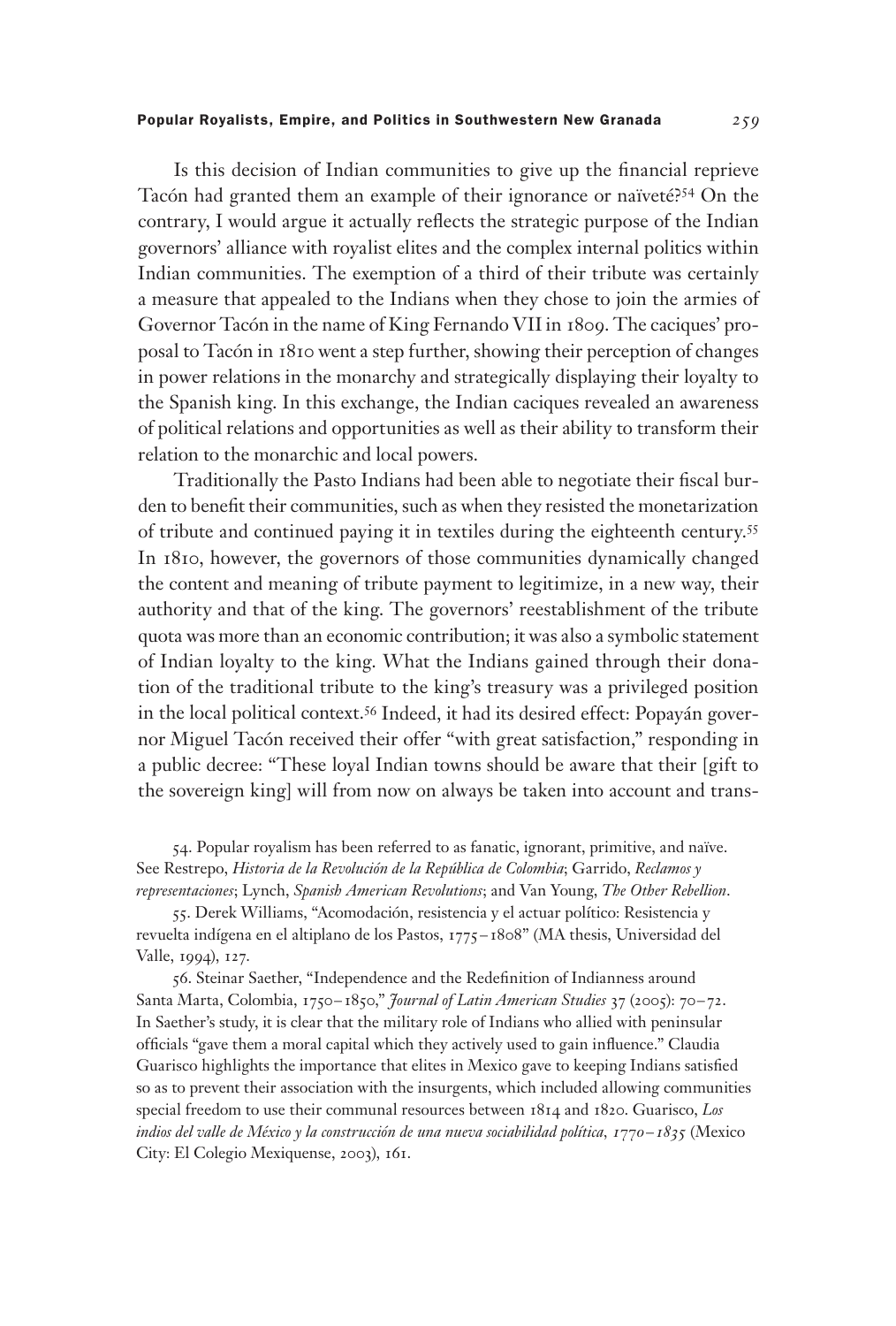lated into the considerate treatment that they deserve as loyal vassals of Don Fernando VII."57

This maneuver shows a great degree of politicization among the Indians, and it furthermore throws light on the fact that Indian politics was not static or ahistorical but susceptible to flux.58 The moment of monarchic crisis allowed these communities to redefine what royalism meant for them, particularly as they reasserted their loyalty to the Spanish Crown through military service. The communities' vision of the monarch's authority was mediated by their understanding of the crown's obligation to protect them as his vassals. Indian rights were secured through their commitment and response to different types of service such as payment of tribute and provision of labor. In Pasto, the caciques were able to negotiate the terms of that relationship in this way. By adding to the burden of the communities an obligation to participate in military service, Indians earned the right to be recognized for their crucial role in the defense of the territory. Once the caciques decided that the communities would continue paying the previously forgiven portion of the tribute, they were, in fact, securing extra recognition of the fundamental role of Indian vassals in Pasto, recognition which would be acknowledged by the local authorities as well as by the king in coming years.

It is necessary to note, however, that in the context of the crisis, Indian caciques, who historically were agents for the collection of tribute, sought new bases of power. As brokers of tribute payment, caciques received part of their income from the tribute itself. In addition, their authority derived from the traditional role that they played as overseers of the crown's fiscal interests and representatives of their communities before the state. In deciding that communities would continue paying tribute, they benefited from the income, and, by guaranteeing that their communities would provide much-needed resources for the war, caciques were defending their privileges and authority as ethnic elites. The action of the Pasto caciques should not be surprising. Scholars of Peru and Upper Peru during the Túpac Amaru rebellion through independence

## 57. Guerrero, *Documentos históricos de los hechos ocurridos en Pasto*, 54.

58. The structural interpretation of the pact of reciprocity was given by Tristan Platt, *Estado Boliviano y ayllu andino: Tierra y tributo en el Norte de Potosí* (Lima: Instituto de Estudios Peruanos, 1982). See also Platt, "Liberalism and Ethnocide," *History Workshop Journal* 17 (1984): 3–28; Brooke Larson, *Cochabamba, 1550–1900: Colonialism and Agrarian Transformation in Bolivia* (1988; Durham, NC: Duke Univ. Press, 1998); Larson, "Explotación y economía moral en los Andes del sur: Hacia una reconsideración crítica," *Historia Crítica* 6 (1992): 75–97; Larson, *Trials of Nation Making: Liberalism, Race, and Ethnicity in the Andes, 1810–1910* (New York: Cambridge Univ. Press, 2004).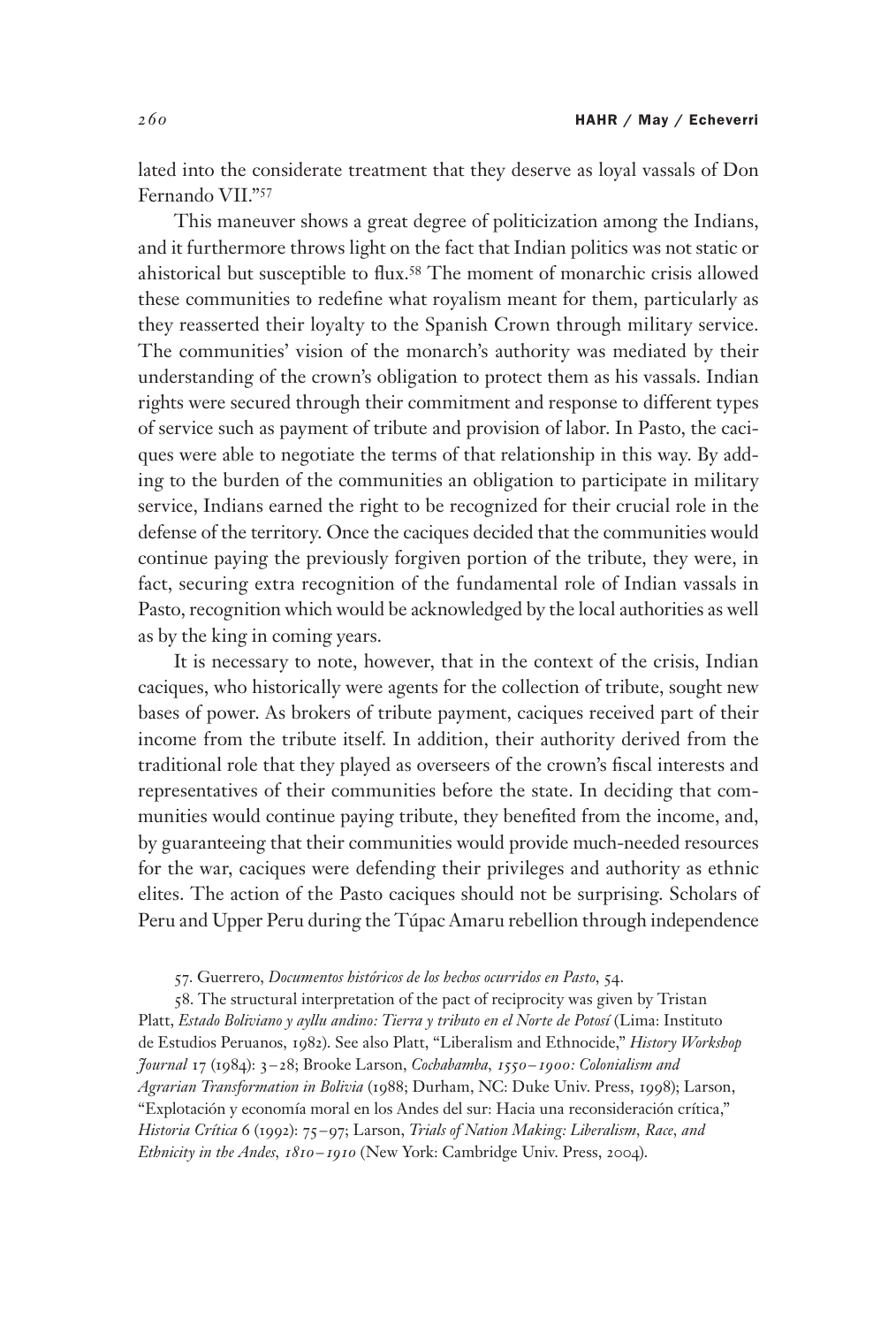have shown that Indian elites were among the most fervent in their loyalty to the monarchy and the dynamics of vassalage. While through their actions in support of the king's cause the caciques in Pasto were applying measures that might risk overburdening their communities, who now had to both pay tribute and perform militia service, the caciques expected that in return "the Spanish crown [would] preserve their special privileges."59

More to the point, the fact that the caciques highlighted in their representation to Governor Tacón Angulo's promise to lower the tribute payment of "those who served in his armies" also suggests that the caciques were concerned that such a change would be introduced unevenly into community politics and financial institutions. Tribute payment among Indians traditionally had been determined by categories in the communities, such as age and land-holding status. From the perspective of the Indian governors, introducing a change in the individual tribute quota for many groups of Indians (based on the government's contingent military plan) could well have generated problems in terms of rule and authority. The tribute reduction was a threat to the caciques particularly because it could have vested men (especially young men who proved successful as warriors) with a separate source of status, thus calling into question their subordination to the caciques.

In addition to clear evidence that the royalist native elites sought to protect themselves from internal challenges to their power, royalism brought about conflicts at the level of the relation of Indian commoners to local holders of power such as priests and the municipal council. By siding with the royalist government in the second part of the decade  $(1815 - 20)$ , Indian commoners implicitly challenged the rule of the "two pillars of government," God and King, and actively transformed the nature of monarchic rule and power in relation to Indian communities.60 Let us examine why.

After 1811, the Cortes in Cádiz began a liberal shift that transformed royalist discourse, especially in the imperial context. The Cortes abolished tribute, one of the early expressions of the liberal spirit of the constituency in Cádiz, and this change was highly relevant to local developments in Pasto. Although the Cortes were acting in the name of the sovereignty of the abducted king, they were also promoting a series of preliminary arrangements with the goal of dismantling the seigneurial regime of royal jurisdiction over all Spanish terri-

59. David T. Garrett, *Shadows of Empire: The Indian Nobility of Cusco, 1750–1825* (New York: Cambridge Univ. Press, 2005), 1; see also Thomson, *We Alone Will Rule*, 168-69; Walker, *Smoldering Ashes*, 52.

60. For the two pillars of government see Cañeque, *The King's Living Image*, chaps. 2, 3.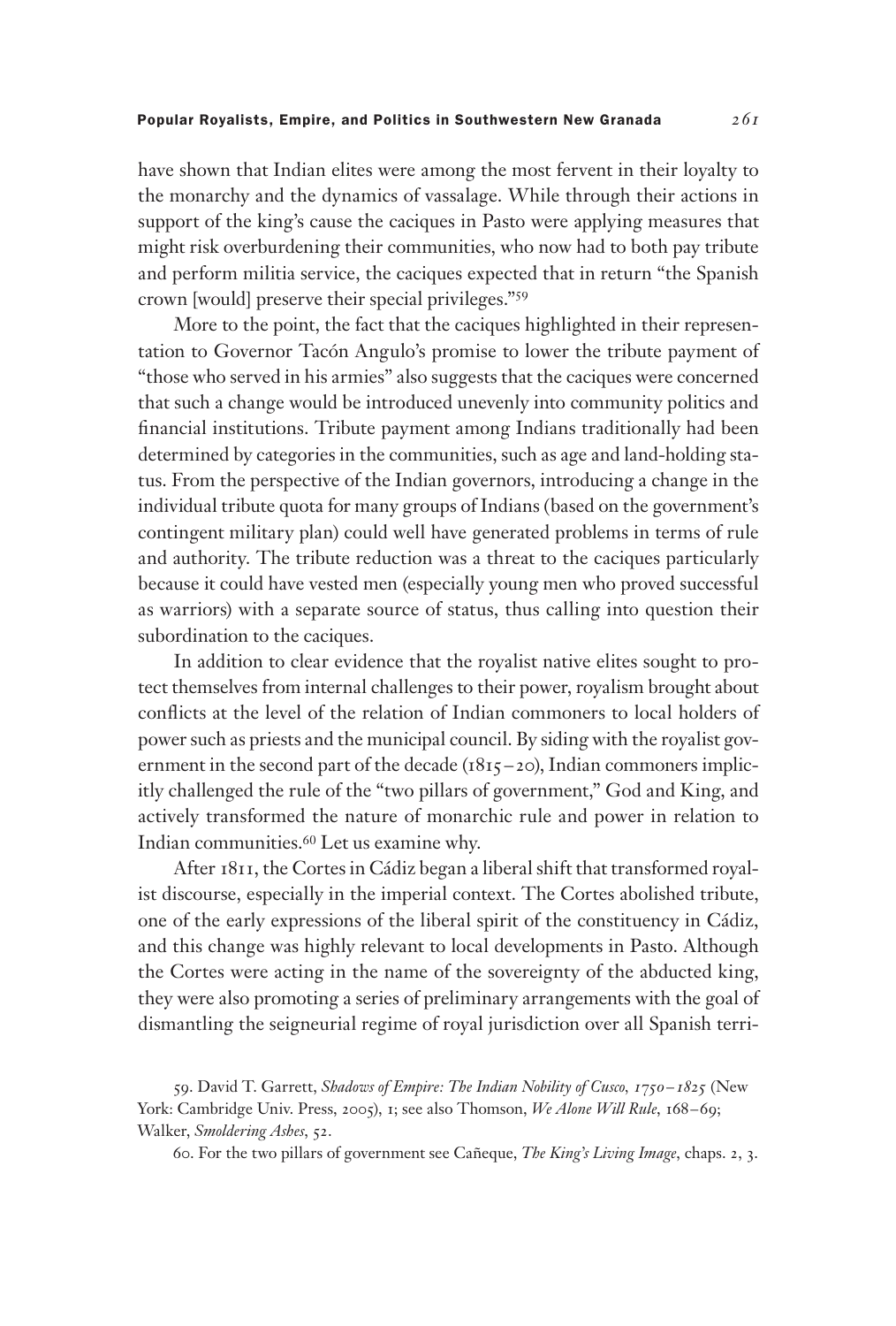tory (in the peninsula as well as in America). In other words, as Manuel Chust has pointed out, the Cortes embarked on a process of nationalization of the territory and its economy. The ultimate logic behind the Spanish Cortes's abolition of *encomiendas* (grants of Indian labor), *mitas* (forced labor recruitment of Indians in rotation), the *reparto* (forced sale of goods to Indians), and tribute payment was the creation of the nation as the culmination of the revolution promulgated by the liberals.<sup>61</sup>

Of course, conditions in the American territories at the time did not allow for the complete execution of the Cortes's decrees. Not only were some of the cities controlled by insurgents, but royalist authorities sometimes also responded to the liberal mandates by questioning their viability. For example, Peru's viceroy José de Abascal famously opposed the alleged authority of the Cortes in the peninsula, especially given the liberal thrust of their rule. Abascal commented that the abolition of tribute was the product of "either the most incredible ignorance or the bad faith of the government that decreed it."62 Tribute amounted to a fundamental part of the revenue of the royal treasury; in particular, it was the basic source of the income of local administrators such as parish clergy and *corregidores* (Spanish governors).63 In many regions the measure could not be applied as liberally as the Cortes expected, given the exigencies of war and the need to maintain troops in various parts of the Americas, paid for mainly by tributary income.

Nonetheless, the change in legislation gave the Pasto Indians important space for maneuvering. To seize on the opportunities that the new landscape offered, they strengthened their alliance with the *protector de naturales.* After the creation of this position during the second half of the sixteenth century in different parts of the Spanish American territories, the protectors' main responsibility was to give legal representation to indigenous people in the instances

61. Manuel Chust, "De esclavos, encomenderos y mitayos: El anticolonialismo en las Cortes de Cádiz," *Mexican Studies/Estudios Mexicanos* 11, no. 2 (1995): 183; Cesáreo de Armellada, *La causa indígena americana en las Cortes de Cádiz* (Caracas: Universidad Católica Andrés Bello, 1979); Portillo, *Crisis atlántica*, esp. chap. 4.

62. Cited in Heraclio Bonilla, "Clases populares y estado en el contexto de la crisis colonial," in Bonilla et al., *La independencia en el Perú*, 68. Discussions of the consequences of the Cádiz resolutions on tribute in Peru can be found in Mark Thurner, *From Two Republics to One Divided: Contradictions of Postcolonial Nationmaking in Andean Peru* (Durham, NC: Duke Univ. Press, 1997), 21–25; Walker, *Smoldering Ashes*, 93–97.

63. During the Cádiz debates, the Cortes confronted the issue of how to obtain funding for parish clergy salaries once tribute was abolished. See Armellada, *La causa indígena Americana*, 34–40.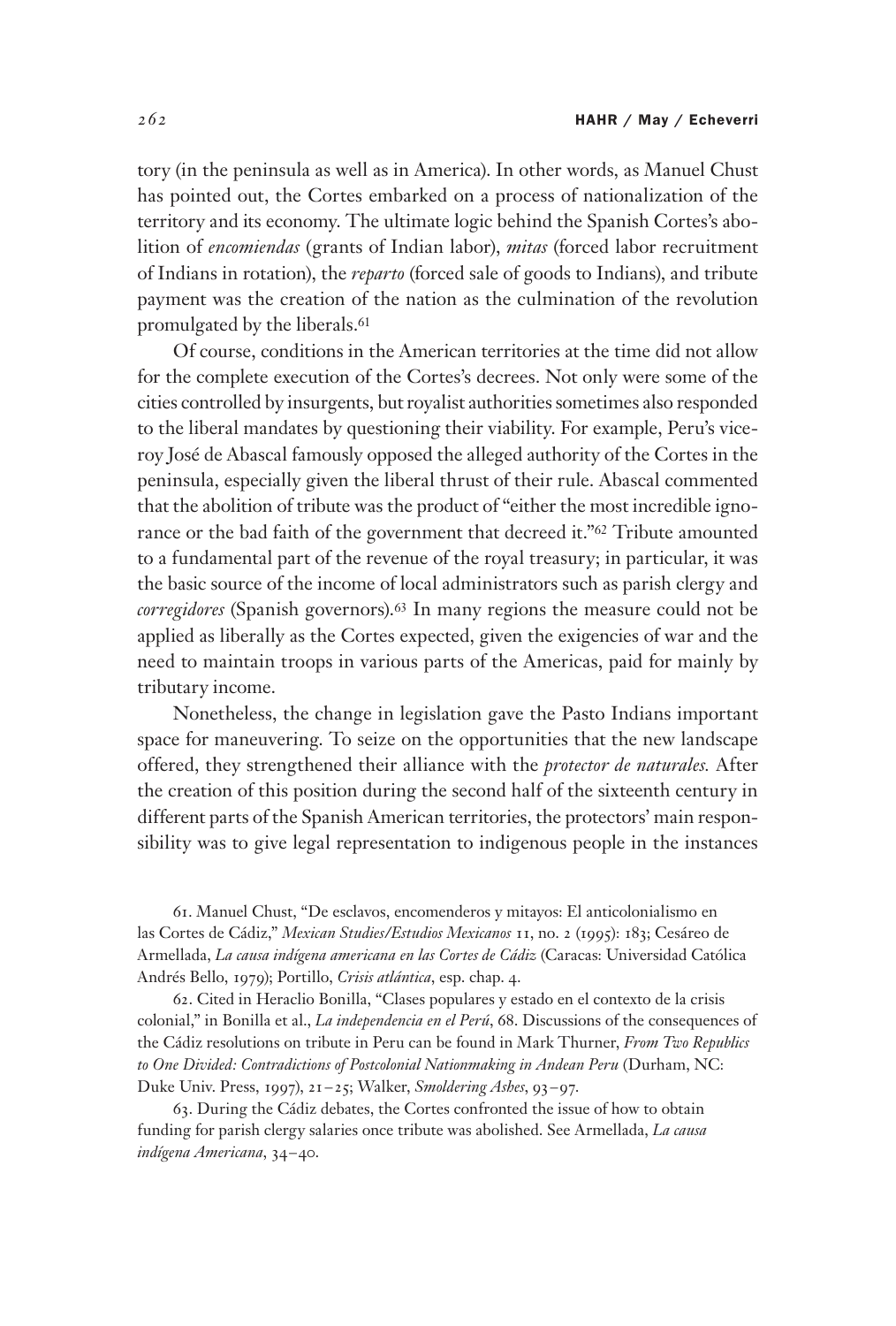in which they required access to the judicial sphere.64 During the early nineteenth century, Pasto's protector, Juan Díaz Gallardo, played a crucial role in guaranteeing the loyalty of Indian communities to the king and the royalist cause. Moreover, his support of Indian interest in lowering tribute payment in exchange for their military service generated new conflicts and transformed the relations of Indians with their caciques. Over time, the situation resulted in the politicization of the post of protector in an important and unprecedented way.

In 1814 Gallardo pleaded for the lowering of Indian tribute, appealing to the new liberal laws that had decreed its abolition. Such pleas are evidence of the evasion of the new law on the part of Pasto's municipal council and Popayán's governor, because if tribute had been abolished, there would have been no need to request its reduction. They are also revealing of two other issues. First, it is my contention that the 1809 process (in which royalist elites offered to lower tribute in exchange for military service) had crucial significance for the subsequent negotiations with indigenous communities to gain their military support, still needed in the latter part of the decade. In other words, the communities were expecting a reward in exchange for their loyalty in light of the history of negotiations in Pasto, and Gallardo's appeal for tribute reduction was based on those precedents. Combined with the new liberal law, the communities, through Gallardo, were able to put pressure on local elites to make the reduction effective. Second, the petition for tribute reduction was part of Gallardo's particular alliance with Indian commoners who, in contrast to the caciques' view, saw the tribute reduction to be in their best interest, particularly given their participation in the war as soldiers and supporters of the Spanish armies.

Already back on his throne, King Fernando VII responded positively to Gallardo's request in a decree dated May 15, 1817. He "lower[ed] the tribute in perpetuity by one peso to the [Pasto] Indians," wishing that "they be told how satisfied He is with their exemplary loyalty and services."65 Additionally, the king decreed that more tangible symbols of his gratitude should be made, granting "that the caciques of such meritorious towns have the privilege of wearing a silver medal with the bust of the King, and written on the back: Fernando Séptimo for the fidelity of the caciques in Pasto." These medals would later be

64. As Charles Cutter notes, neither France nor England established a comparable institution for providing Indians with access to and representation in the legal system. Cutter, *The Protector de Indios in Colonial New Mexico, 1659–1821* (Albuquerque: Univ. of New Mexico Press, 1986), 3. See also Owensby, *Empire of Law*.

65. The decree is in the dossier of Gallardo's complaint about being removed from the post of protector in 1817. ANE, Popayán 350, doc. dated 9-I-1819, fol. 52v.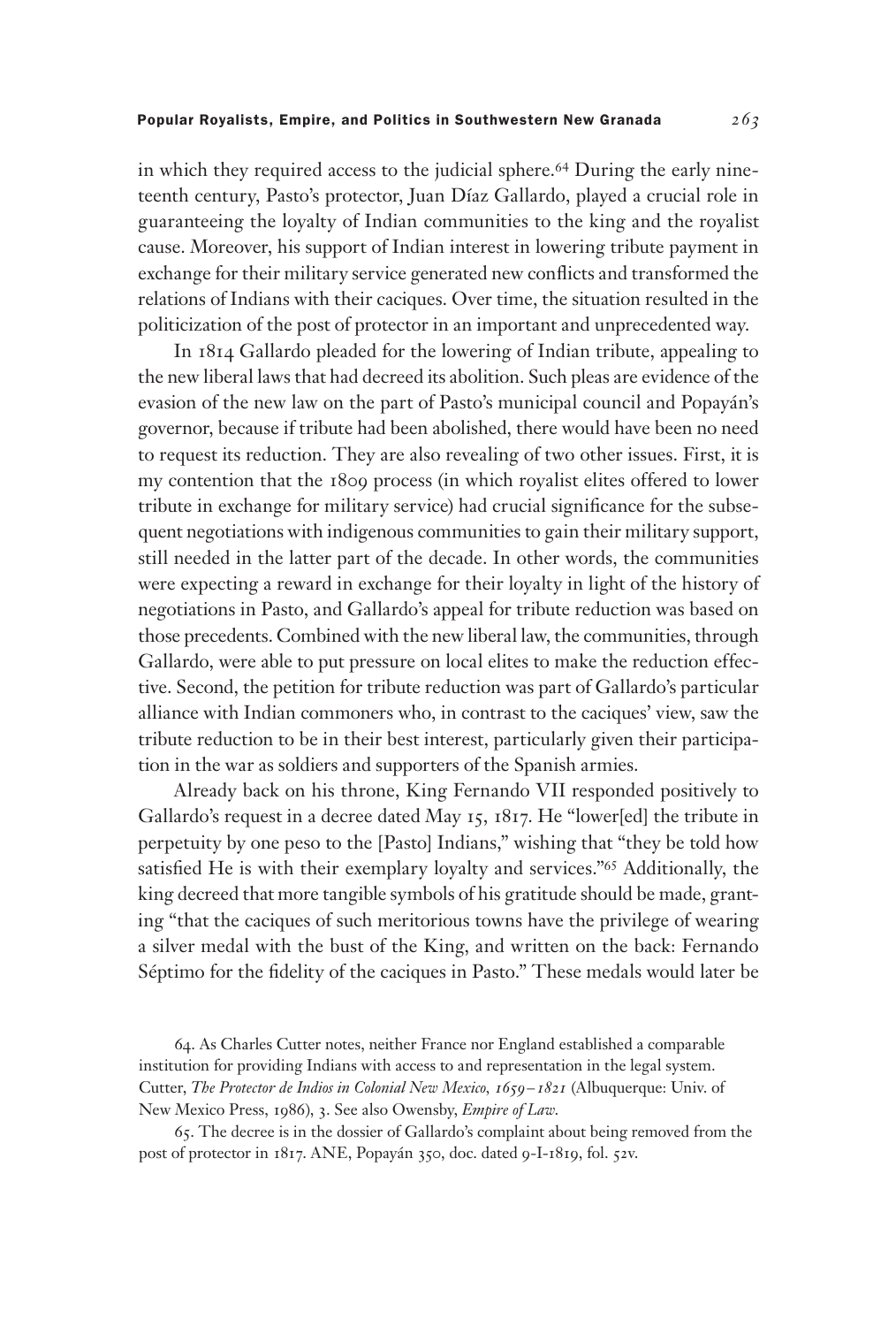used to show the king's benevolence toward the caciques of Santa Marta in the aftermath of the independence wars and were awarded by Pablo Morillo (leader of Spain's royalist armies during the Reconquest) to Indians in Venezuela loyal to the crown.<sup>66</sup>

The Indian commoners' partnership with the protector, through which they challenged decisions on the tribute quota made by caciques and royalist elites, was akin to a quarrel between the communities and their priests. In 1817, Indians mounted protests over their duties to perform services for the clergy in the Indian towns. Gallardo seems to have supported the commoners in their contestation of the priests' entitlement to certain types of personal service.67 For that reason, following an intense wave of complaints from priests and caciques against Gallardo, the Quito Audiencia ordered him replaced by Ramón Medina, captain of the militias of Pasto's royalist army.68

In 1818, with Gallardo in Quito lodging a complaint against his removal from the post of protector, Ramón Medina provided new evidence of Gallardo's unsuitability for the post. He presented narratives written by the caciques of Obonuco and Botanilla and the Indian leaders of the parish of Jongovito, all of whom were highly concerned about developments under Gallardo's leadership in the previous years. They charged Gallardo with negligence of his duty to defend their communities (his primary responsibility) and said that the protector had "promoted discord, division, and revolt in our towns." Indians of the towns of Obonuco, Botanilla, and Jongovito were said to have declared themselves against the priest, resisting payment for his services (such as masses, burials, and marriages), and even to have "given up attendance at the sacred sacrifice of the mass."<sup>69</sup> The caciques stated their fear about Indian commoners: "Having lost the veneration and respect for a distinguished priest, what can we

66. Ibid. For awards to the caciques in Mamatoco, Santa Marta, for their service, see AGI Santafe 632 and Cuba 749, and Saether, "Independence and the Redefinition of Indianness," 73. Medals to the Indians of the pueblos of Pilar, Caigua, San Miguel, San Francisco, Clarines, and Piritu in Venezuela were given by Pablo Morillo in 1819, Real Academia de la Historia (Madrid), Colección Morillo 9.7664, fol. 287–287v.

67. ANE, Popayán 350, doc. dated 9-I-1819, fol. 81v. The forms of service included *pongo* and *platucama*. *Pongo* was a name given to the Indian who performed service for either a hacienda owner, or to a civil or ecclesiastical authority. At this time the meaning of *platucama* remains unclear.

68. ANE, Popayán 350, doc. dated 9-I-1819, fol. 31. A *fiscal* in Quito declared on 22 February 1819 that Medina's military title made him "very recommendable" for the post of protector.

69. ANE, Popayán 350, doc. dated 9-I-1819, fol. 25v.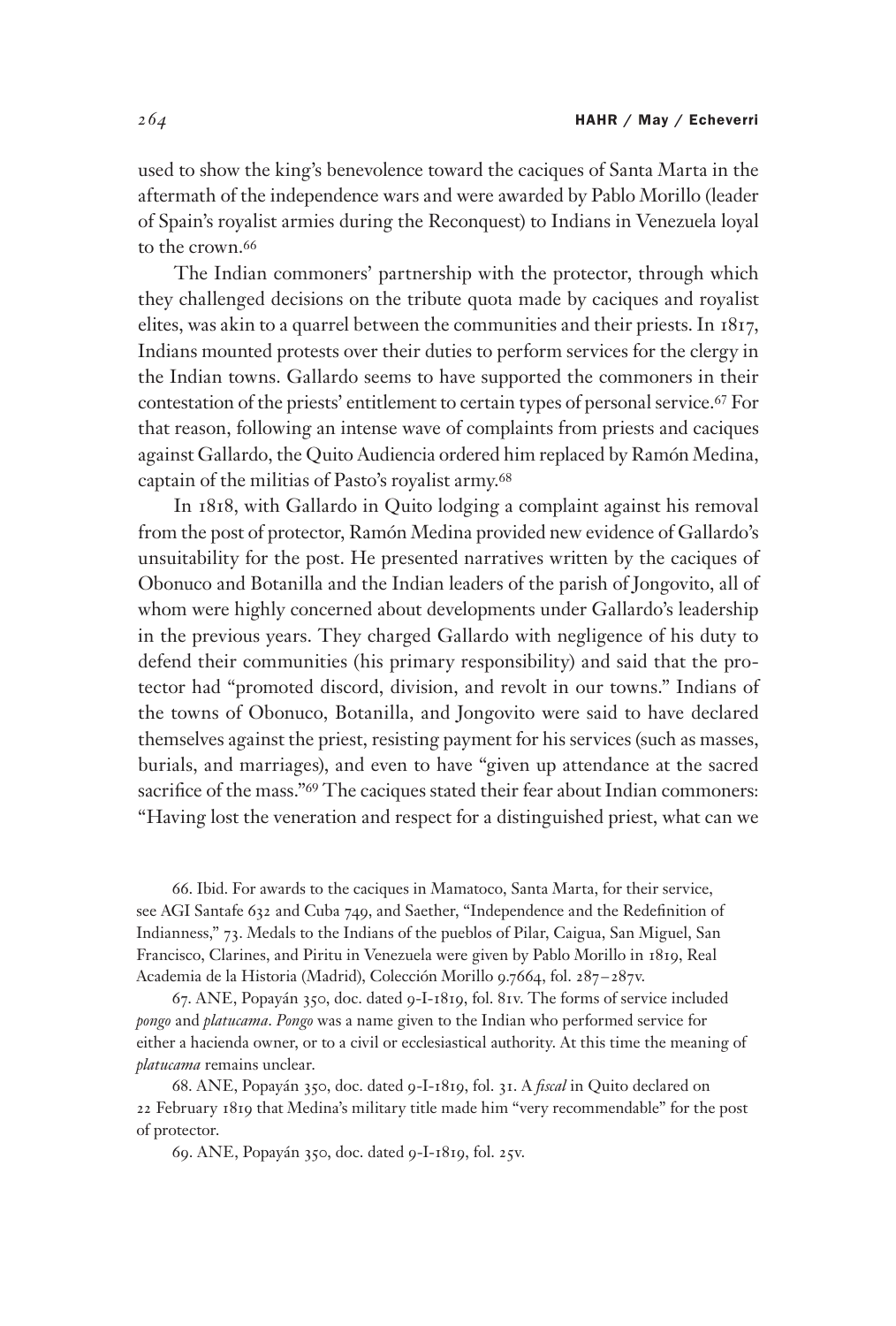expect to happen with the unhappy and powerless governors and community authorities?" Indian authorities from the three towns concluded that, given the existing threat, they would rather give up their *varas* or staffs of authority "until our pueblos are *reconquered*," presumably by Spanish officials more respectful of their own authority.70

The complaint of the royalist indigenous authorities in these towns of the Pasto district suggests that Gallardo had sided with those Indians who contested their fundamental, traditional subjection to the priests and to the caciques. Such a contestation was supported by the liberal transformations that the Cádiz Constitution promoted in terms of the treatment of Indians by priests and other Spanish authorities, a thrust that Gallardo was clearly taking to its ultimate consequences.71 The Indian elite felt threatened by the transformation that some Indians in the town were seeking, and they saw the need to deal immediately with the problem by removing Gallardo from the post of protector. The fact that Gallardo's removal took place in the years after the restoration of the monarchy is significant, because in 1814 Fernando VII had reinstituted the basic tenets of absolutism and had forcefully erased all traces of the changes instituted while the liberals were in power. Clearly, although Gallardo amassed authority during his years as protector through the mobilization of Indians in favor of royalism, his support of nonelite Indians who wanted change became untenable once the political context shifted and absolutist values were again officially enforced. That is to say, an alliance between Indian elites and the audiencia was created through the mediation of Ramón Medina. As the new protector, he was expected to guarantee the preservation of the traditional order in the interest of the Indian authorities and village clergy, effectively terminating the

70. Ibid., fol. 27. Emphasis added.

71. Pascual Temarán, a commoner from the town of Catambuco, declared that Gallardo had promised to enact the royal mandate to reduce Indian service to priests. ANE, Popayán 350, doc. dated 9-I-1819, fol. 130. Beginning with the early sessions in the Cortes of Cádiz, the deputies debated the need to address the afflictions of the Indians. One of the champions of this cause was Dionisio Inca Yupanqui who represented the Viceroyalty of Peru. His discourse on the need to protect Indians on 16 Dec. 1810 resulted in a decree that can be found in Archivo del Congreso de los Diputados (Madrid), Sección General, legajo 7, no. 27; the printed copy of the decree dated 10 Feb. 1811 is in legajo 6, no. 89. The decree stated, "prohibiendo con todo rigor que bajo de ningún pretexto por racional que parezca persona alguna constituida en autoridad eclesiástica, civil o militar, ni otra alguna de cualquier clase o condición que sea, aflija al indio en su persona, ni le ocasione perjuicio el más leve en su propiedad, de lo que deberán cuidar todos los magistrados y jefes con una vigilancia la más escrupulosa." See also Armellada, *La causa indígena Americana*, 13–14.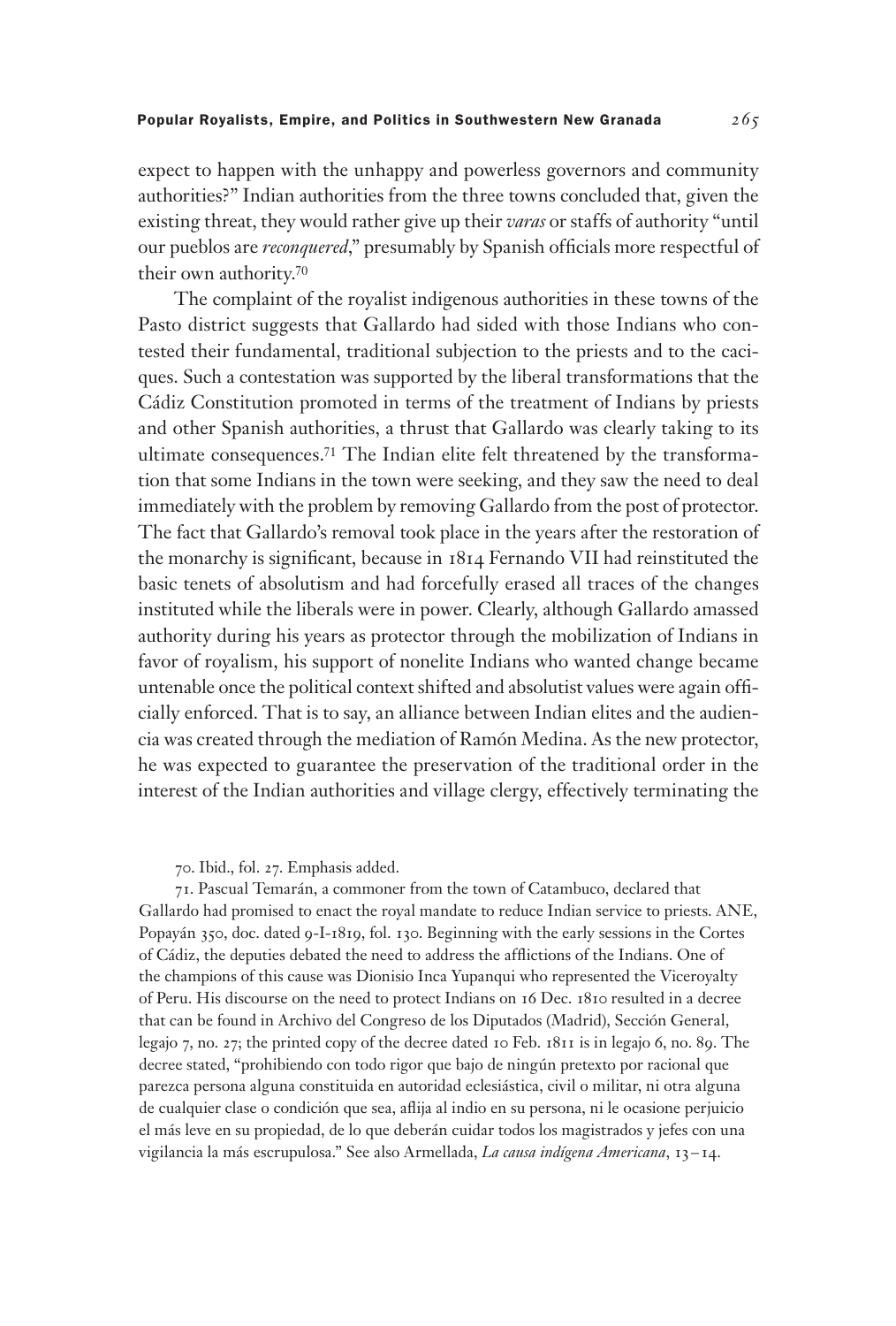shifts in social and political relations that certain commoners were putting into effect.

It seems paradoxical that such complaints of disorder and subversion were coming out of towns known for their unwavering royalism. However, acknowledging and understanding conflicts within Indian communities and between communities and local authorities is crucial for rethinking the political processes that took place between 1809 and 1819. During those years, the political landscape of Popayán was radically transformed as a result of Indians' negotiation with royalist elites on the terms of their duties and entitlements.

## Conclusion

A look into the first years of the monarchical crisis and the war on the Spanish mainland allows us to recognize the options and opportunities that imperial subjects had between 1809 and 1819. Indians and slaves had a different vision of the crisis and their role in it than has been generally thought. They were neither naturally against nor necessarily drawn to the revolutionary cause. As in the case studied here, when Indians and slaves sided with the royalists, it was not because they were simple-minded or had parochial interests. In fact, as we have seen, royalist elites were the first to doubt the fidelity of these two groups and feared having to confront them if they rebelled and allied with the insurgents. For this reason the royalist elites offered bold concessions to Indians and slaves, and both groups faced situations in which they saw and took opportunities to side with the royalists. Both Indians and slaves had been excluded from the militias for a long time in this region, and the beginning of the war brought unparalleled opportunities for these alliances.

Although the royalist elites did not declare emancipation, and their plans at this juncture did not include abolishing slavery, the government's willingness to arm slaves became a growing point of contention with the insurgents, mostly slave and mine owners from Cali and Popayán. The slave-owning regime was what was at stake in the confrontation of creole insurgents against the crown's authority. The slaves perceived and seized upon this split among the elites. Interested in the governor's promises of freedom, some slaves in the city of Popayán joined the governor's militia while other slaves from the mines rebelled against their masters and reached a negotiated freedom by guaranteeing the governor their loyalty to the royalist cause. The cases analyzed here provide evidence of a remarkable moment when the crown freed and mobilized slaves against slave owners, and slaves allied with and defended the crown that had historically supported slavery.

By taking into account the informal means through which slaves partici-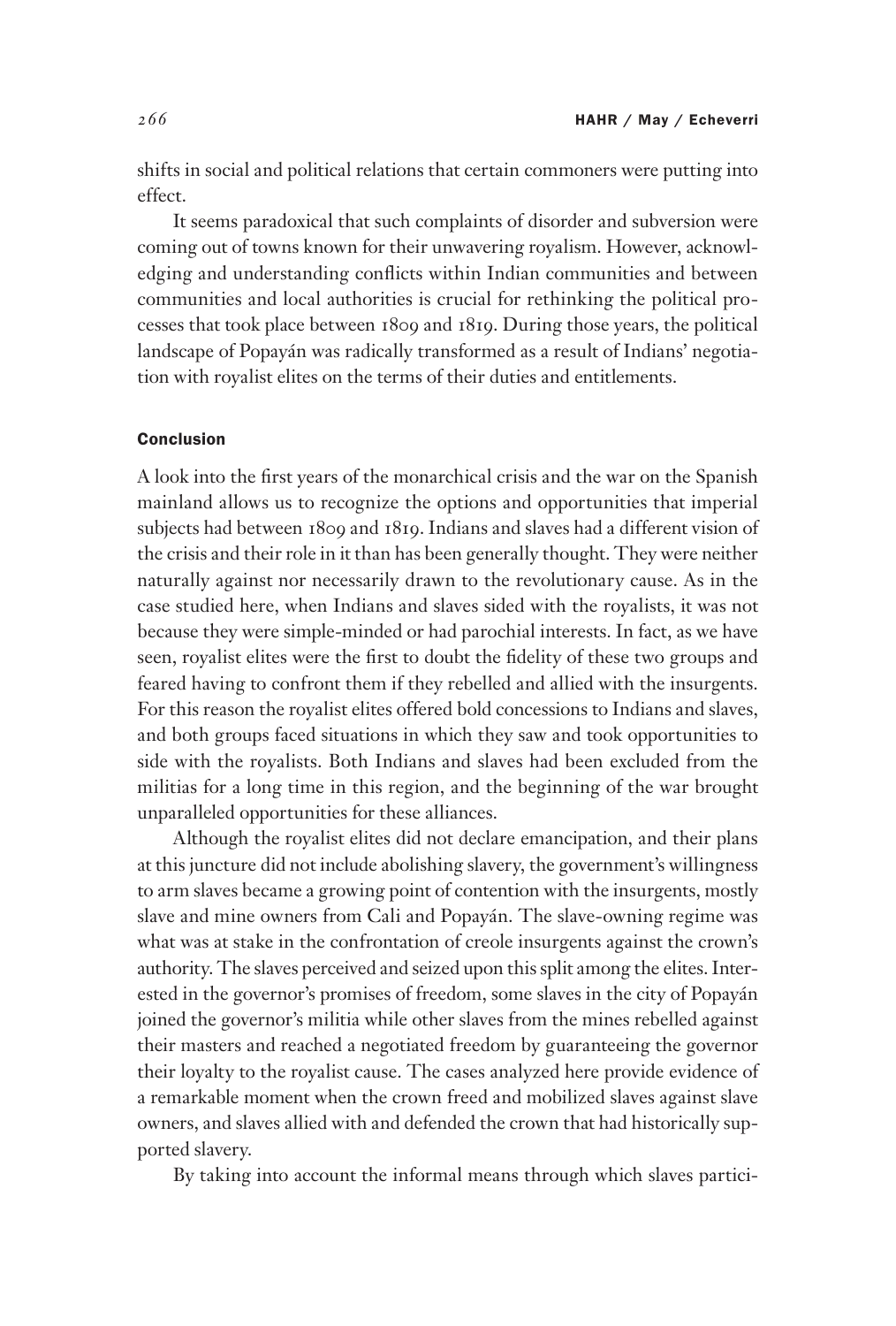pated as royalists in the war, this article also reveals an aspect until now unexplored in the historiography. Peter Blanchard's most recent book, which gathers wide evidence about the involvement of slaves both in the insurgent and royalist armies, argues that slaves only sought freedom individually during the independence wars in Spanish South America.72 The case of the slaves in the San Juan mine, however, indicates that slaves also pursued collective strategies for freedom and that royalism in Popayán during the years of 1809–19 was one means for them to accomplish such a communal goal.

Indian royalism was based on a deep relationship between the communities and the crown. This historical relationship was redefined simultaneously from both sides during the course of exceptional political circumstances. In the context of the crisis, the politics of the caciques in the state-community relationship was mediated by their role in maintaining the stability of Indian tributary obligations. Indian commoners, on the other hand, interpreted their participation as soldiers as a means to gain entitlements and be freed from their subjugated position in society. Liberalism, brought to Popayán by decrees and the Cádiz Constitution, gave important tools to commoners that enabled them to destabilize the traditional order, in particular the power of priests. Various scholars have argued that among the "revolutionary" aspects of the Cádiz Constitution in the American context were the local movements for the election of new council members, following articles 309, 312, and 313. Tlaxcala, Quito, and Cuenca have stood out in recent historiography as examples of the electoral dynamics that the liberal regime engendered among urban and rural populations.73 The

# 72. Blanchard, *Under the Flags of Freedom*, 6.

73. For Quito and Cuenca, see Rodríguez, *La revolución política*, and Federica Morelli, *Territorio o Nación: Reforma y disolución del espacio imperial en Ecuador, 1765–1830*  (Madrid: Centro de Estudios Políticos y Constitucionales, 2005). For Cuenca, see Silvia Palomeque, "El sistema de autoridades de 'pueblos de indios' y sus transformaciones a fines del período colonial: El partido de Cuenca," *Memoria Americana* 6 (1997): 10–47. For Mexico, see Antonio Annino, "Cádiz y la revolución territorial de los pueblos mexicanos," in *Historia de las elecciones en Iberoamérica, siglo XIX* (Buenos Aires: FCE, 1995), 177–226; and Guarisco, *Los indios del valle de México*. For Peru, see Víctor Peralta, "Los inicios del sistema representativo en Perú: Ayuntamientos constitucionales y diputaciones provinciales (1812–1815)," in *La mirada esquiva: Reflexiones sobre la interacción del estado y la ciudadanía en los Andes (Bolivia, Ecuador y Perú), siglo XIX*, ed. Marta Irurozqui (Madrid: CSIC, 2005). For Guatemala, see Sonia Alda, *La participación indígena en la construcción de la república de Guatemala, S. XIX* (Madrid: UNAM, 2002); and Jordana Dym, *From Sovereign Villages to National States* (Albuquerque: Univ. of New Mexico Press, 2006). For Tlaxcala, see Marco Bellingeri, "Sistemas jurídicos y codificación en el primer liberalismo mexicano, 1824–1834," in *Dinámicas de Antiguo Régimen y orden constitucional: Representación, justicia y administración en Iberoamérica, siglos XVIII–XIX*, ed. Bellingeri (Turin: Otto Editore,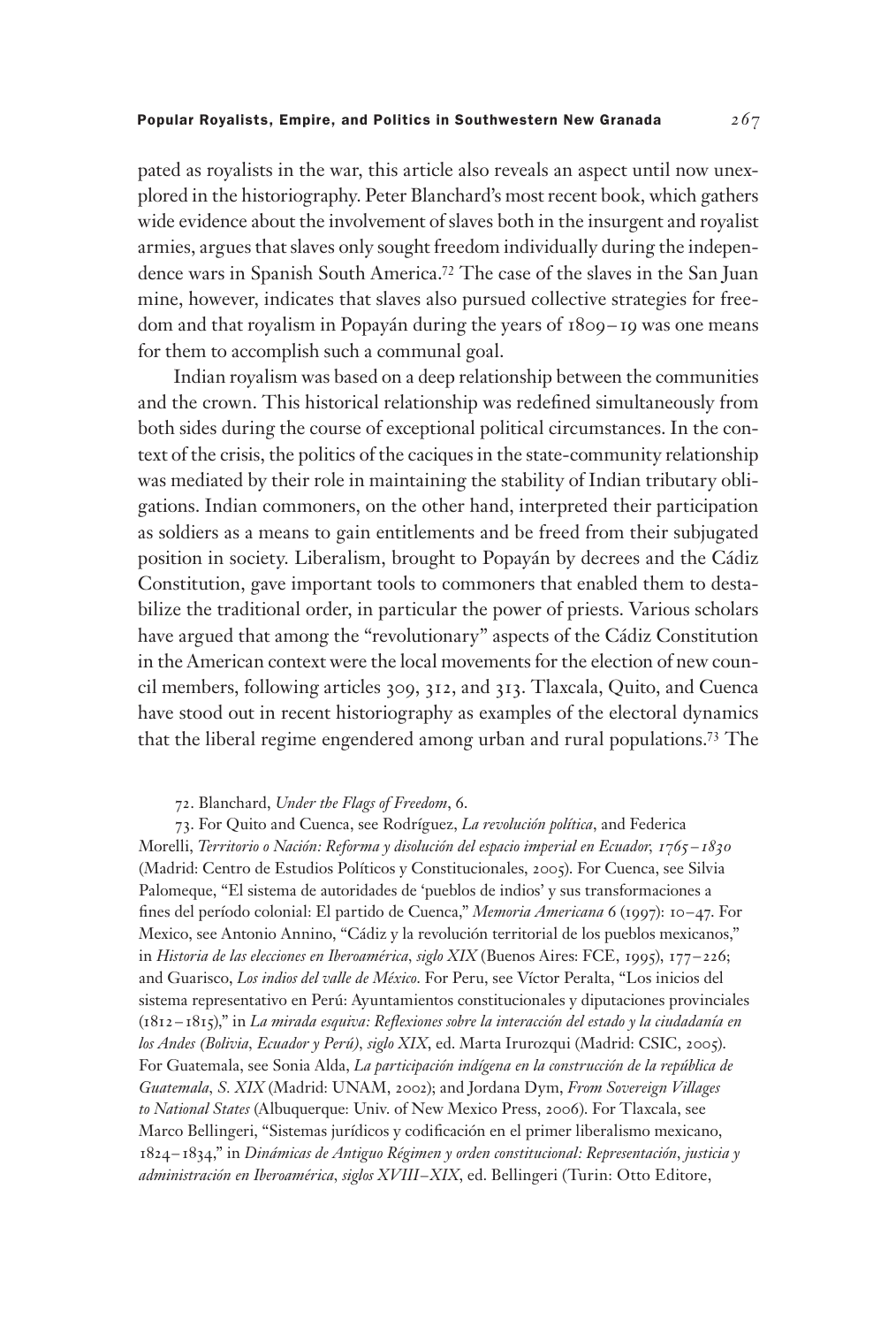case of Cuenca is highly illustrative of the speedy changes brought about by the elections convoked by Quito president Toribio Montes in 1813. There, according to Jaime Rodríguez, Indians formed "many *cabildos* [*constitucionales*] in the towns and haciendas," because "the Cádiz charter made Indians equal [to Spaniards], and abolished their special privileges under the Indian republic."74

Although the Cádiz Constitution was publicized in Pasto in 1813, I have found little evidence to support the argument that Rodríguez and other authors are making about the radical transformations that it brought to the northern Andes in terms of electoral involvement by Indians. First of all, as Jairo Gutiérrez says, even if the cabildo renewed its title and became a *cabildo constitucional*, it did not involve the political process promised by the charter.75 Likewise, the politics of royalist Indians does not reveal any particular engagement with the municipal measures dictated in the Cádiz Constitution and which Montes attempted to institutionalize in the region. Yet my findings on the influence that the Spanish Liberal regime had on Indian contestation of tribute payment and service for and punishment by priests in Pasto contribute to the debate by pointing to the importance that imperial transformations had in renewing the political dynamics within Indian communities and with local powers.

The combined analysis of Indians' and enslaved blacks' experiences in a single frame reveals important connections. The economic and legal institutions that defined slavery and "Indianness" were profoundly questioned during the years of this study. The monarchical crisis in Popayán drove Governor Miguel Tacón to the desperate decision to attract both groups to the royalist side by making significant concessions. Slaves who performed a heroic action for the crown would be freed, and Indians who participated in the royalist militias were granted a tribute reduction. This suggests that for royalist elites, as well as for the crown, both institutions were politically negotiable and were deployed simultaneously and intentionally for their potential to mobilize popular classes in favor of the monarchy.

By inserting popular royalists into the narrative of the independence process,

<sup>2000</sup>); and Raymond Buve, "La influencia del liberalismo doceañista en una provincia novohispana mayormente indígena: Tlaxcala, 1809–1824," in *La trascendencia del liberalismo doceañista en España y en América,* ed. Manuel Chust and Ivana Frasquet (Valencia: Generalitat Valenciana, 2004), 115–35.

<sup>74</sup>. Rodríguez, *La revolución política*, 109, 111.

<sup>75</sup>. Jairo Gutiérrez Ramos, "La Constitución de Cádiz en la Provincia de Pasto, Virreinato de la Nueva Granada, 1812–1822," *Revista de Indias* 68, no. 242 (2008): 214–15.